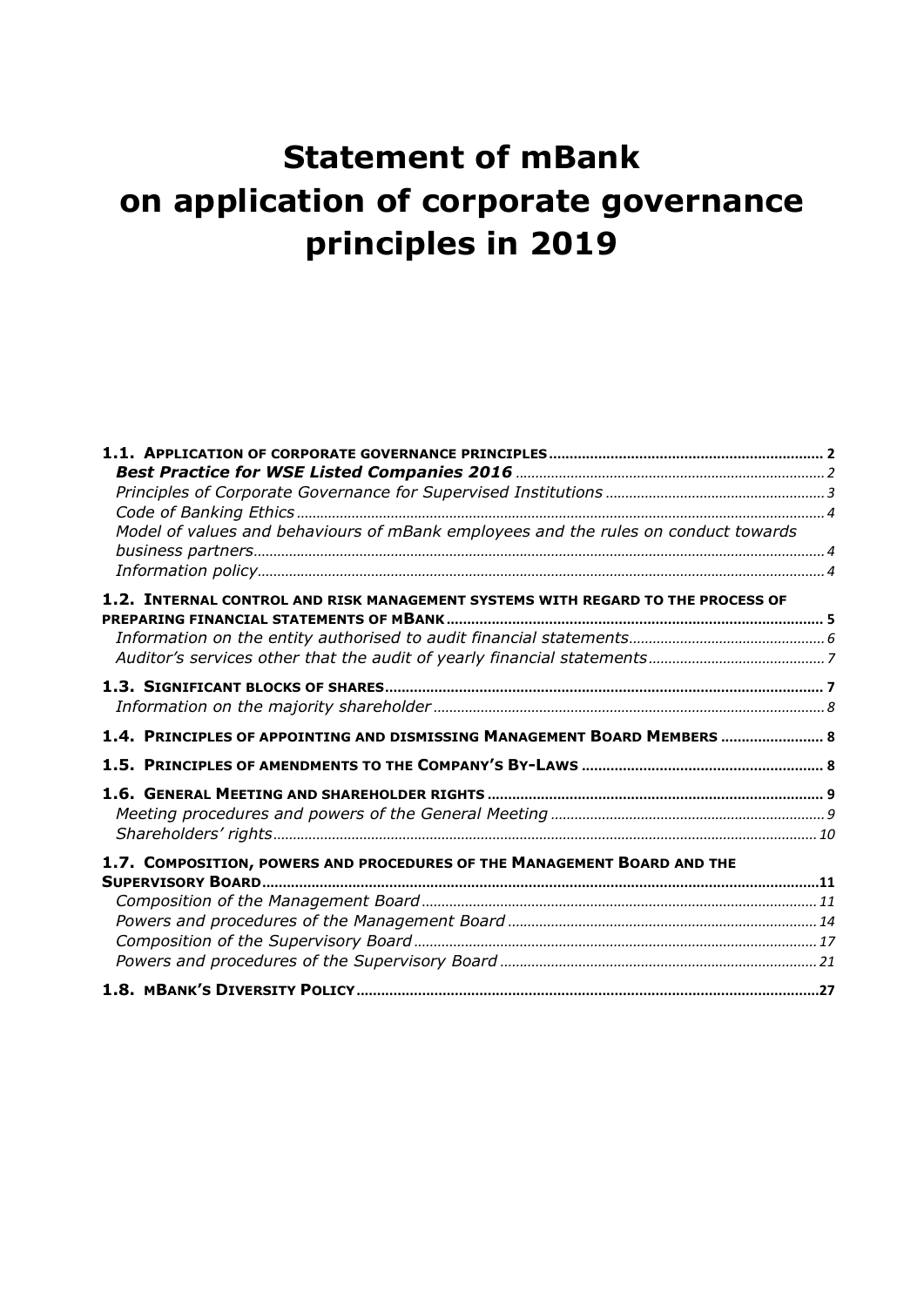#### **1.1. Application of corporate governance principles**

<span id="page-1-0"></span>The general corporate governance principles applicable at mBank, i.e. regulations and procedures determining the guidelines regarding the bank's authorities' actions, in particular towards stakeholders, arise from statutory regulations, in particular from the Code of Commercial Companies and Partnerships and the Banking Law Act, the provisions regulating the operation of the capital market and the rules laid down in the following documents: "Best Practice for WSE Listed Companies 2016", "Principles of Corporate Governance for Supervised Institutions" issued by the Polish Financial Supervision Authority on July 22, 2014 and the "Code of Banking Ethics" issued by the Polish Bank Association.

In 2019, we applied the corporate governance principles contained in the "Best Practice for WSE Listed Companies 2016", issued by the Warsaw Stock Exchange by way of Resolution No. 26/1413/2015 of the Supervisory Board of Giełda Papierów Wartościowych w Warszawie S.A. (the Warsaw Stock Exchange) dated October 13, 2015.

The text of the "Best Practice for WSE Listed Companies 2016" is available on the website of the Warsaw Stock Exchange, in the section dedicated to the corporate governance of listed companies [\(www.gpw.pl/best-practice\)](http://www.gpw.pl/dobre-praktyki).

The "Principles of Corporate Governance for Supervised Institutions" are available on the website of the Polish Financial Supervision Authority (www.knf.gov.pl/en/MARKET/Regulations and practice/Practice).

#### <span id="page-1-1"></span>**Best Practice for WSE Listed Companies 2016**

From among the detailed principles of the "Best Practice for WSE Listed Companies 2016", we do not apply principle no. VI.Z.2., which reads as follows: "To tie the remuneration of members of the management board and key managers to the company's long-term business and financial goals, the period between the allocation of options or other instruments linked to the company's shares under the incentive scheme and their exercisability should be no less than two years".

The principles for granting variable components of remuneration at mBank are compliant with the Regulation of the Minister of Development and Finance of March 6, 2017, on the Risk Management System, the Internal Control System, the Remuneration Policy as well as the Detailed Method for Banks' Internal Capital Assessment (Journal of Laws of 2017, item 637) and EBA's Guidelines on sound remuneration policies (EBA/GL/2015/22) of June 27, 2016, which do not provide for the premise indicated in item VI.Z.2 of the Best Practice.

Moreover, from among all recommendations specified in the "Best Practice for WSE Listed Companies 2016", we do not apply the following recommendations:

■ items 2 and 3 of recommendation IV.R.2, which refer to conducting a General Meeting with the use of means of electronic communication. Item 2 concerns ensuring two-way communication in real time during the General Meeting allowing shareholders to speak from a different location. Item 3 is related to exercising the voting right in person or by proxy during the General Meeting.

For many years, we have broadcast General Meetings in real time, however, without the possibility to engage in two-way online communication by allowing shareholders to speak during the General Meeting from a different location. The Bank's By-laws and the Standing Rules of the General Meeting do not provide for the possibility to actively participate in General Meetings with the use of means of electronic communication. Moreover, in the opinion of the Management Board of mBank, the organisation of General Meetings with the use of means of electronic communication involves additional legal, organisational and technical risks.

 $\blacksquare$  recommendation VI.R.3. concerning the remuneration committee. The recommendation stipulates, among others, that it is required that at least the majority of the committee members be independent. At mBank, the Remuneration Committee of the Supervisory Board as at the end of 2019 was composed of three members, including one independent member. Two members do not meet the criterion of independence. Despite changes in the composition of the Remuneration Committee, independent members did not represent a majority at any point throughout the year.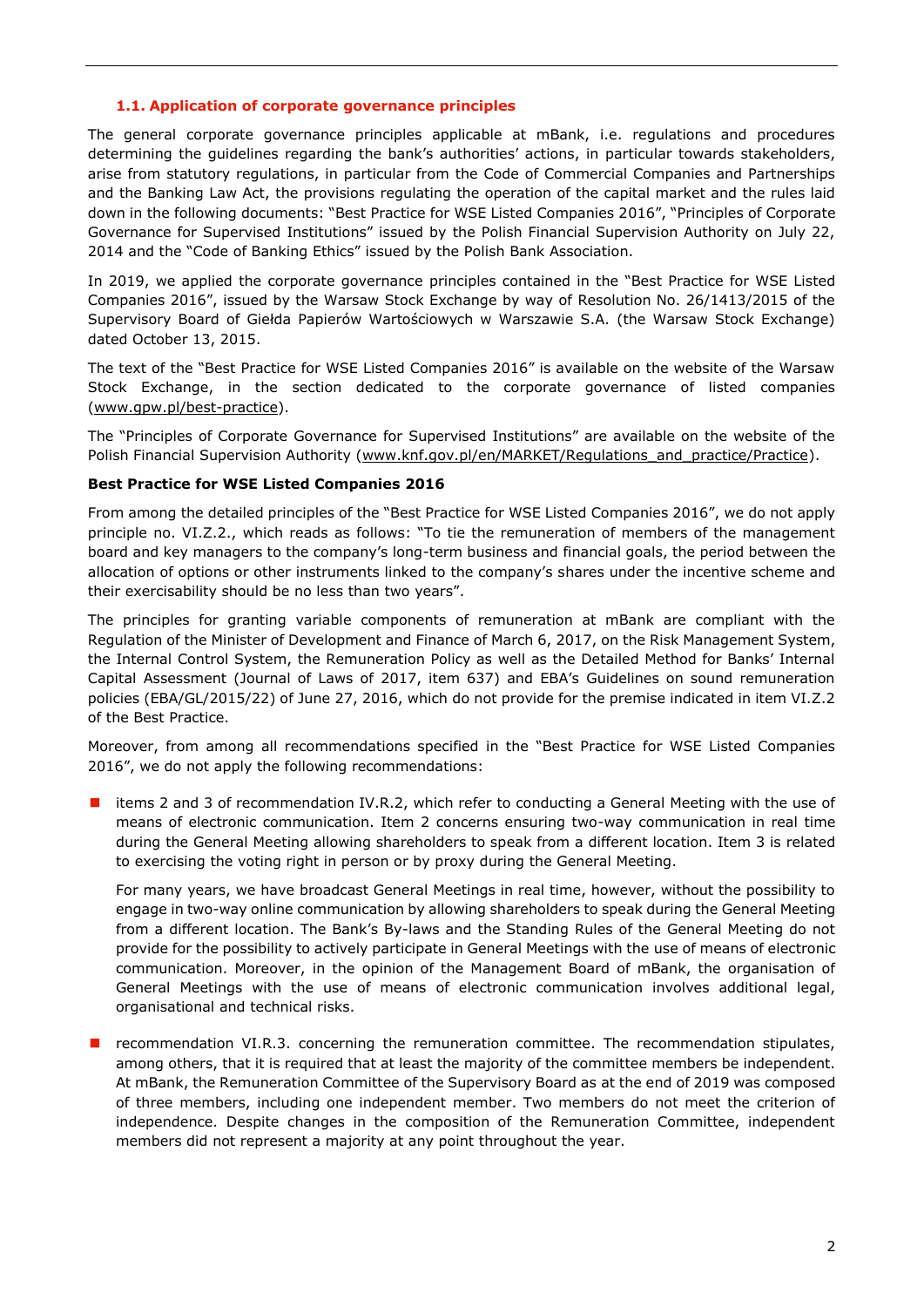#### <span id="page-2-0"></span>**Principles of Corporate Governance for Supervised Institutions**

The "Principles of Corporate Governance for Supervised Institutions" cover relations with shareholders and clients, issues relating to the organisational structure, rules for ensuring an effective and efficient internal control system, as well as the risks of business activities.

We have adopted the "Principles of Corporate Governance for Supervised Institutions", excluding the principles listed in Article 8 (4) and in Article 16 (1).

The principle in Article 8 (4), which reads as follows: "A supervised institution, when justified by the number of shareholders, should strive for facilitating the participation of all shareholders in the meeting of the General Meeting of the supervised institution, among others, through ensuring the possibility of electronic active participation in the meetings of the General Meeting", is similar to recommendation IV.R.2 of the "Best Practice for WSE Listed Companies 2016". As a large part of our shareholders are represented at General Meetings, with a view to mitigating the risk inherent in active participation in General Meetings with the use of means of electronic communication, we have decided that departure from the rule defined in Article 8 (4) is justified.

Likewise, we do not apply the rule defined in Article 16 (1), which reads as follows: "It is proper that meetings of a management body shall be held in Polish. In case of need, necessary assistance of an interpreter should be ensured."

The departure derives from the fact that all Members of the Management Board speak fluent English. Communication without an interpreter is more effective as discussions and decisions can be made without the participation of a third party (interpreter). In some circumstances, the participation of an interpreter could make discussions at Management Board meetings more difficult or prolonged due to the complex nature of issues under discussion as well as the specialised language. Furthermore, given that Management Board meetings review information that constitutes the company's secret, it is legitimate to limit to the bare minimum the participation of non-members of the Management Board in its meetings. At the same time, most of the Management Board Members speak Polish, which means that the bank can be represented whenever participation of Management Board Members is required including communication in Polish without an interpreter. Minutes of Management Board meetings, as well as resolutions of mBank's Management Board, are prepared in two language versions, ensuring compliance with the provisions of Article 16 (2) of the "Principles of Corporate Governance for Supervised Institutions".

The stand of shareholders as regards the "Principles of Corporate Governance for Supervised Institutions" was presented in resolution no. 31 of the 28th Annual General Meeting of mBank S.A. of March 30, 2015.

In the above resolution, the shareholders undertook:

- **I** to participate in the performance of the statutory objectives of mBank, ensuring security of its operations and with its interest in mind;
- not to violate the powers of other statutory bodies of mBank;
- **I** to immediately solve any potential conflicts between shareholders to prevent infringing the interest of mBank and its clients;
- not to make decisions resulting in transferring assets from mBank to other entities, and in acquisition or alienation of or in conclusion of other transactions leading to mBank disposing of its assets under conditions other than market conditions or posing a threat to the security or interest of mBank; the individual rights will be granted to the given shareholder or shareholders when justified on the grounds of achieving significant objectives of mBank and not causing hindrance to proper functioning of the bodies of mBank or discrimination against other shareholders and reflected in the By-Laws of mBank;
- to provide, if needed, additional capital or grant financial support to the bank to the extent to which it is possible and compliant with authorisations, whereas it will only take place after the analysis of the entirety of reasons which led to such a necessity; the shareholders will take into consideration the possibility of providing support from the point of view of their financial situation, provisions of law and supervisory regulations the shareholders are bound to respect and considering the best interest of mBank and its clients;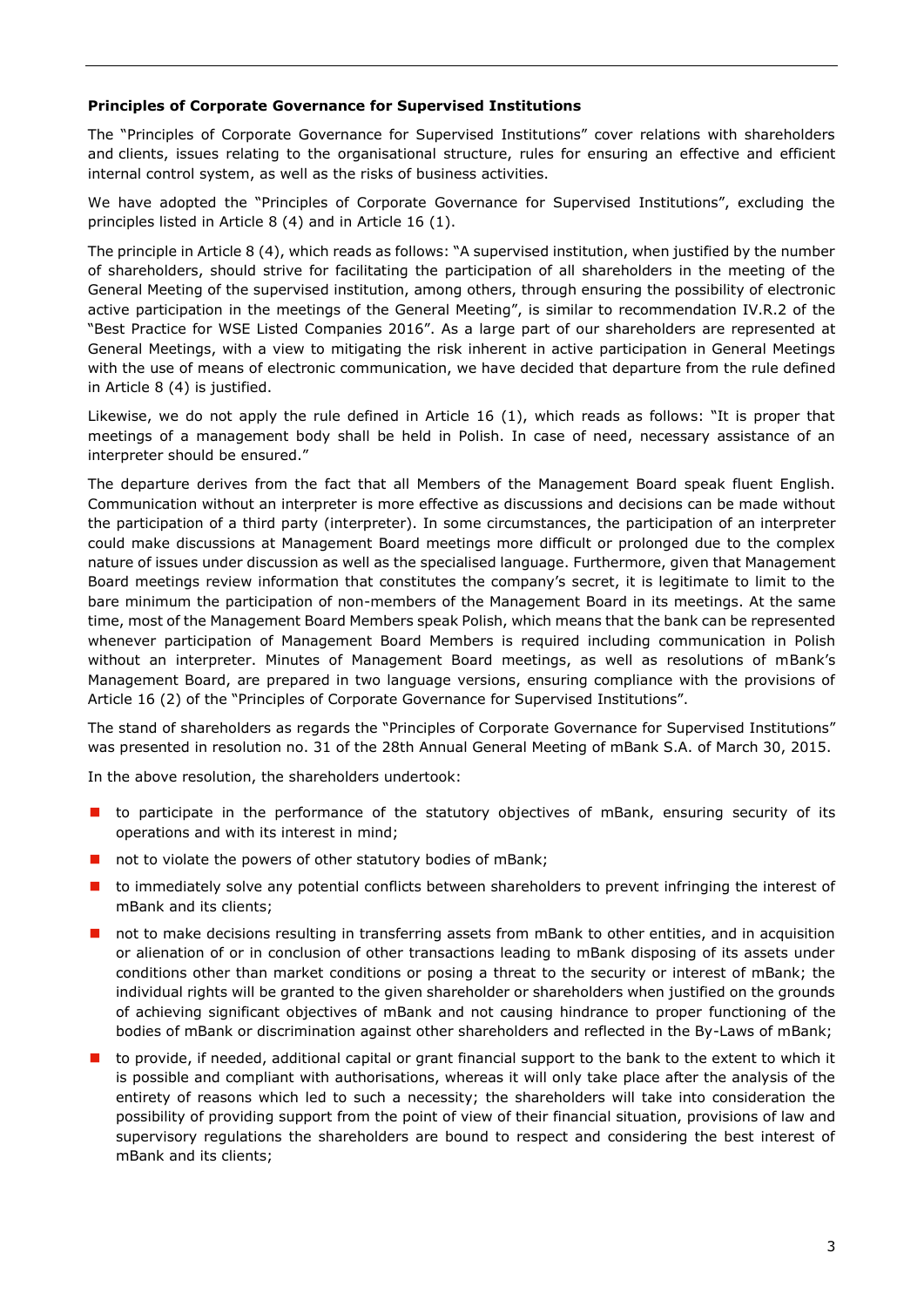- **t** to make decisions with regard to dividend payment, depending on the need for maintaining an appropriate level of equity and on the achievement of strategic objectives of mBank and to take into consideration general and individual recommendations issued by the supervisory authorities; and
- **th** to implement the recommendations of the PFSA regarding the election of Members of the Supervisory Board of the bank.

## <span id="page-3-0"></span>**Code of Banking Ethics**

Apart from the corporate governance principles, we have for many years complied with the best banking industry practices, developed by the Polish Bank Association (ZBP). The currently applicable version of the "Code of Banking Ethics" was approved at the 25<sup>th</sup> General Meeting of the Polish Bank Association held on April 18, 2013. The "Code of Banking Ethics" is a set of principles referring to banks, their employees and persons acting as intermediaries in banking activities. The "Code of Banking Ethics" includes two parts: the "Code of Best Banking Practice" and the "Code of Employee Ethics". The "Code of Banking Ethics" is available on the website of the Polish Bank Association [http://zbp.pl/dla-bankow/zespoly-rady-i](http://zbp.pl/dla-bankow/zespoly-rady-i-komitety/dzialania-w-obszarze-legislacyjno-prawnym/komisja-etyki-bankowej)[komitety/dzialania-w-obszarze-legislacyjno-prawnym/komisja-etyki-bankowej](http://zbp.pl/dla-bankow/zespoly-rady-i-komitety/dzialania-w-obszarze-legislacyjno-prawnym/komisja-etyki-bankowej) .

#### <span id="page-3-1"></span>**Model of values and behaviours of mBank employees and the rules on conduct towards business partners**

Our employees apply the Code of Conduct, which establishes the standards applicable in interactions between the bank's employees and the bank's business partners. This is meant to contribute to mutual trust. The guidelines related to behaviour include, among others, being guided by mBank's values, creating a sustainable corporate culture, corporate social responsibility, pursuing a responsible credit policy, treating relationships with clients in a responsible way, honesty in business relationships, applying established standards in relationships with clients and in internal relationships, avoiding conflicts of interest, responsible use of social media and simplifying communication.

It is also worth mentioning that we have defined behaviours which are most important from the perspective of the organisation and which facilitate achieving individual and team results and contribute to customer satisfaction. mBank's model of values and behaviours, which sets mBank's work standard, is based on the following organisational values: "client-centricity", "looking ahead", "simplifying", "commitment" and "professionalism".

#### <span id="page-3-2"></span>**Information policy**

We pursue a transparent, open, and reliable information policy, which builds mutual trust and loyalty of investors. When implementing the information policy, we comply with requirements arising from information confidentiality and security laws, which we must abide by as a public company and a supervised institution. Our high ratings and awards for widely understood corporate governance and investor relations bespeak transparency and effectiveness of our information policy. In May 2019, we again won a distinction of the Institute of Accountancy and Taxes and *Gazeta Giełdy Parkiet* daily in the category "Transparent WIG20 Company of the Year." In June 2019, we won the Złota Strona Emitenta (Issuer's Golden Website) contest organised by the Polish Association of Listed Companies in the category "Leader of Online Communication" for large companies (listed companies included in WIG20 and mWIG40).

The main means we apply in our information policy with regard to investor relations include:

- **n** current and periodic reports;
- **n** meetings, tele- and video-conferences of representatives of the Management Board and the Analysis and Investor Relations Department with investors and analysts, both in Poland and abroad;
- **E** quarterly presentations of financial results for investors and analysts provided directly and through interactive webcasts and teleconferences;
- an ongoing contact by phone or e-mail with analysts and investors, including sending Newsletters on a monthly basis and, if necessary, other informational materials;
- participation of our representatives in domestic and foreign investor conferences and road-shows in selected European countries and in the United States of America;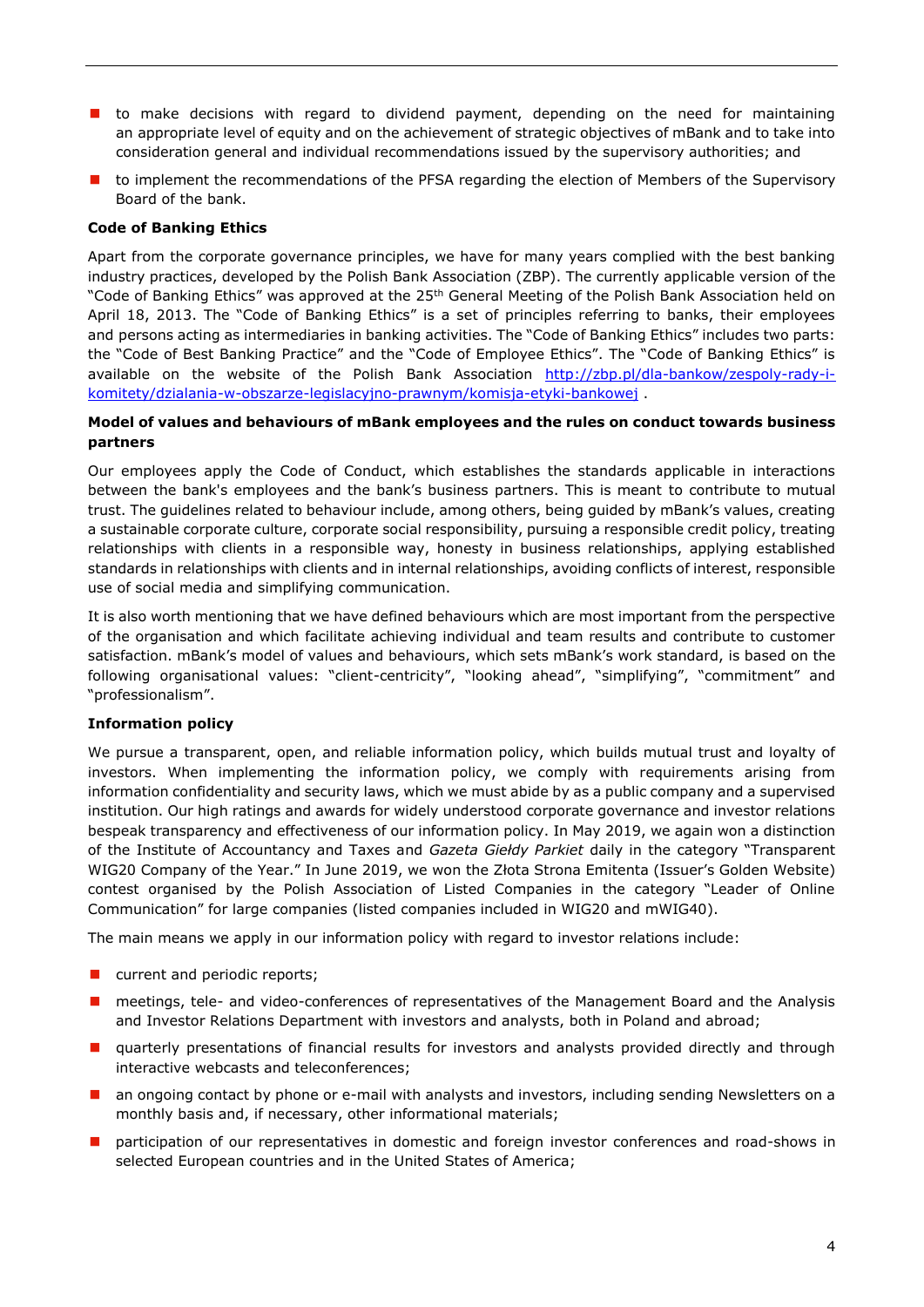$\blacksquare$  the company's website with a comprehensive investor relations section where we published information on, among others, our shareholders, the composition of the Management Board and Supervisory Board, General Meetings (including video recordings of General Meetings), ratings, the Euro Medium Term Note Programme, price of mBank's shares on the WSE, analysts' recommendations, the consensus on mBank Group's expected performance and the target share price. On our website, there are annual, periodical and current reports and presentations, including presentations of the results of the Group for equity analysts and investors as well as presentations for investors interested in the bank's debt securities, online versions of integrated annual reports enabling interactive access to the audited financial data, and an Investor's Calendar.

Open communication with shareholders during the General Meetings manifests itself, among others, in the following aspects:

- providing stakeholders with answers and explanations by the members of the bank's governing bodies;
- **D** broadcasting the General Meeting online;
- <span id="page-4-0"></span>**P** participation of media representatives in the General Meeting.

## **1.2. Internal control and risk management systems with regard to the process of preparing financial statements of mBank**

mBank is equipped with an internal control system which supports bank management by ensuring efficiency and effectiveness of the bank's operations, reliability of financial reporting, compliance with risk management rules of the bank, as well as compliance of the bank's operation with the law, internal regulations and market standards.

The internal control system encompasses the following:

- **D** control function whose task is to ensure observance of control mechanisms concerning in particular risk management at the bank and which covers positions, groups of people and organisational units responsible for performance of tasks assigned to the function;
- **D** compliance unit (Compliance Department), whose task is to identify, asses, control and monitor the risk of non-compliance of the bank's activities with the law, internal regulations and market standards and report in this respect;
- **I** independent internal audit unit (Internal Audit Department), whose task is to examine and assess, impartially and objectively, the adequacy and effectiveness of the risk management system and the internal control system, excluding the internal audit unit.

The control function is a part of the internal control system comprised of all control mechanisms in processes running in the bank, independent monitoring of the application of such control mechanisms and reporting on the issue.

The control function is based on the following principles:

- **I** guaranteeing access to important, real, up-to-date and complete information by decision makers;
- **D** organising and maintaining adequate IT systems that ensure proper storage and processing of data, facilitate the evaluation and monitoring of different risk categories and generation of information useful in decision-making process;
- **determining the information circulation rules in order to ensure that relevant information is submitted** to competent persons.

The process of preparing financial data for reporting is automated and based on the accounting data of the bank. Preparation of data in source systems is subject to formalised operational and acceptance procedures. Creating a collection of accounting balances on the basis of the system of general ledgers of the bank takes place within a process covering respective internal mechanisms and controls. The mechanisms consist, among others, in verification and reconciliation of reporting data with books of accounts, sub-ledger accounts, and other documents on the basis of which financial statements are drawn up, as well as with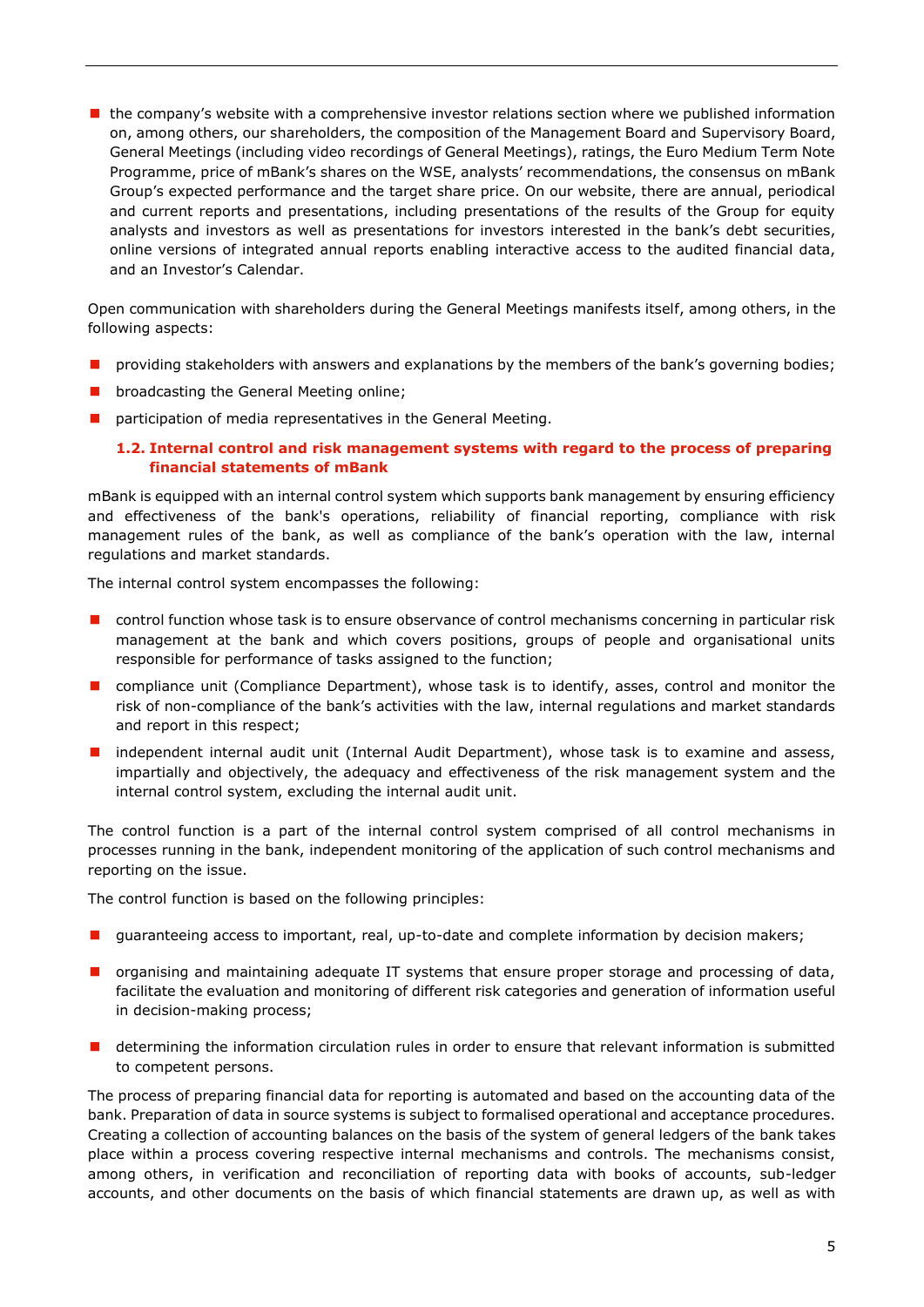the applicable legal provisions pertaining to accounting principles and the preparation of financial statements. Manual adjustments are subject to special controls. We continuously monitor changes in the law and external regulations related to the preparation of financial statements, update internal regulations on an ongoing basis and adjust our IT systems where necessary.

We have implemented mechanisms which effectively ensure the security of IT systems in the process of monitoring the operational risk which occurs in the preparation of financial statements in the bank. We have in place a business continuity plan which covers also the IT systems used in the process of preparing financial statements.

Financial statements of mBank and the Group are prepared by the Financial Reporting Department. We draw up consolidated financial statements based on data submitted by Group subsidiaries. The Financial Reporting Department monitors the reporting packages prepared by the subsidiaries in terms of their correctness, completeness and coherence of data.

The Accounting Department controls the coherence and completeness of the bank's books of accounts and manages the model chart of accounts. Both Departments report to the Vice-President of the Management Board, Chief Financial Officer.

Financial statements are submitted to the Management Board of mBank for verification. The Audit Committee of the Supervisory Board receives quarterly financial statements before they are published. After consultations with the bank's external auditor and the Members of the Management Board of the bank, the Audit Committee recommends whether the Supervisory Board should approve or reject annual financial statements.

The annual and semi-annual financial statements of mBank are respectively subject to an independent audit or review by a statutory auditor. The selection of the statutory auditor of the bank requires a resolution of the General Meeting. The Audit Committee of the Supervisory Board issues an opinion on the selection of the statutory auditor. In the subsidiaries, supervisory boards decide on the selection of the statutory auditor.

The procedures of co-operation of mBank and the external auditor ensure that all the important issues related to the recognition of economic events in the books and financial statements are being consulted on an on-going basis.

The aspiration to ensure the highest standards of financial statements is reflected in the high quality of reporting. In "The Best Annual Report 2018" contest organised by the Institute of Accountancy and Taxes (IRiP), the results of which were announced in October 2019, we won the title "The Best of the Best" for the best annual report in the category of financial institutions for the seventh time in a row. Moreover, we also won a distinction for the best statement on application of corporate governance principles, which was awarded for the first time in 2019.

## <span id="page-5-0"></span>**Information on the entity authorised to audit financial statements**

We abide by the principle regarding the rotation of statutory auditors. On April 12, 2018, the 31st Annual General Meeting of mBank selected Ernst & Young Audyt Polska spółka z ograniczoną odpowiedzialnością spółka komandytowa as the auditor to review the financial statements of mBank S.A. and the consolidated financial statements of mBank S.A. Group for the years 2018-2019. Entity authorized to audit financial statements for 2016 and 2017 with which mBank S.A. concluded a contract, was PricewaterhauseCoopers Sp. z o.o.

The agreement on auditing the financial statements of mBank S.A. and the consolidated financial statements of mBank S.A. Group was concluded on June 19, 2018.

The total gross amount of remuneration paid to Ernst & Young Audyt Polska spółka z ograniczoną odpowiedzialnością spółka komandytowa related to the audit and review of stand-alone financial statements and consolidated financial statements of mBank S.A. was PLN 2,785 thousand in 2019.

The total amount of remaining gross remuneration paid to Ernst & Young Audyt Polska spółka z ograniczoną odpowiedzialnością spółka komandytowa in respect of other services for mBank S.A. was PLN 754 thousand in 2019.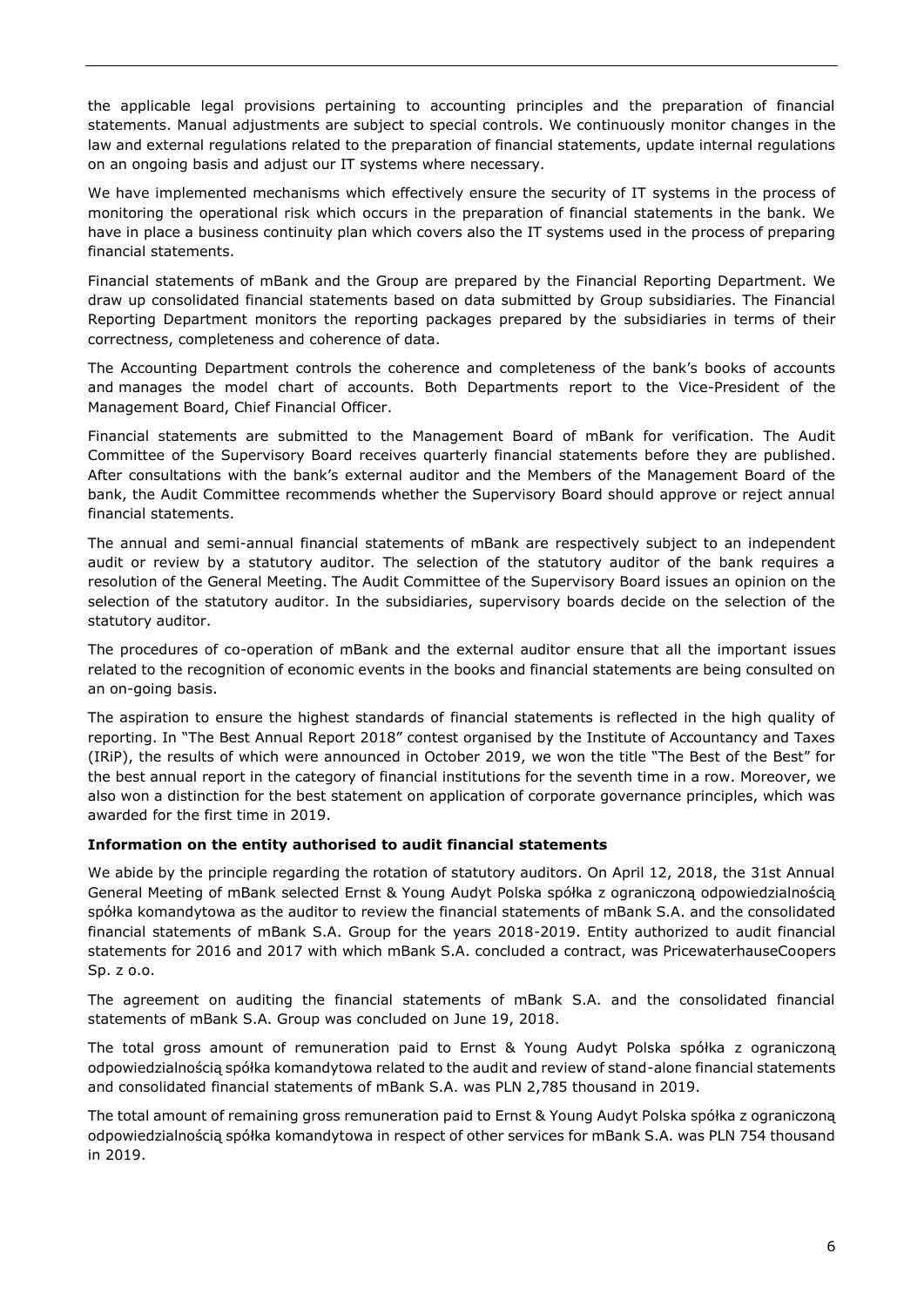## <span id="page-6-0"></span>**Auditor's services other that the audit of yearly financial statements**

The list of services other than the audit of yearly financial statements, rendered to mBank S.A. Group by Ernst & Young Audyt Polska spółka z ograniczoną odpowiedzialnością sp. k. in 2019, is presented below.

- 1. Review of the standalone interim financial statements of mBank S.A. and the consolidated interim financial statements of mBank S.A. Group as at and for the 6-month period ended June 30, 2019.
- 2. Review of the consolidation package of mBank S.A. for Commerzbank AG as at and for the 3-month period ended March 31, 2019, 6-month period ended June 30, 2019 and 9-month period ended September 30, 2019.
- 3. Audit of the consolidation package of mBank S.A. for Commerzbank AG as at and for the year ended December 31, 2019.
- 4. Verification of the disclosure document regarding the capital adequacy and variable components of renumeration of mBank S.A. Group as at June 30, 2019 and December 31, 2019.
- 5. Assessment of compliance with the requirements for safekeeping assets of mBank S.A. clients for 2019.
- 6. Services related to the verification of the prospectus for mBank S.A.
- 7. Services related to the verification of the prospectus for mBank Hipoteczny S.A.
- 8. Review of the interim financial statements of 2 subsidiaries as at and for the 6-month period ended June 30, 2019.
- 9. Audit of the consolidation package of 1 subsidiary for mBank S.A. as at and for the year ended December 31, 2019.
- 10. Specific scope audit of the consolidation package of 1 subsidiary and review of consolidation packages of 2 subsidiaries for mBank S.A. as at and for the year ended December 31, 2019.
- 11. Review of the consolidation packages of 3 subsidiaries for mBank S.A. as at and for the 6-month period ended June 30, 2019.
- 12. Specific scope audit of the consolidation package of 1 subsidiary and review of consolidation packages of 2 subsidiaries for Commerzbank AG as at and for the year ended December 31, 2019.

## <span id="page-6-1"></span>**1.3. Significant blocks of shares**

mBank's share capital amounts to PLN 169,401,468 and is divided into 42,350,367 shares with a nominal value of PLN 4 each, including 42,338,367 ordinary bearer shares and 12,000 ordinary registered shares. Each share carries the right to one vote during the Annual General Meeting of the bank.

In 2019, 13,385 ordinary bearer shares were admitted to trading and mBank's registered share capital grew by PLN 53,540.

Commerzbank AG is our majority shareholder.

As at December 31, 2019, Commerzbank held directly 29,352,897 shares of mBank, which accounted for 69.31% of the share capital and votes at the General Meeting.

Shares accounting for 30.69% of mBank shares were in free float. These shares are held by institutional investors, in particular Polish pension funds and Polish and foreign investment funds, as well as individual investors. Nationale-Nederlanden Otwarty Fundusz Emerytalny holds the largest stake.

In accordance with the lists of shares of WSE-listed companies held in funds' portfolios as at the end of 2019, published by open-end pension funds, Nationale-Nederlanden Otwarty Fundusz Emerytalny held 4.7% of mBank shares. Furthermore, AVIVA Otwarty Fundusz Emerytalny AVIVA BZ WBK held 4.1% of mBank shares, and Otwarty Fundusz Emerytalny PZU – 4.0%.

| <b>Shareholder</b> | Number of<br>$\blacksquare$ shares as at the $\blacksquare$<br>end of 2019 | % share in the number of<br>shares and<br>votes |
|--------------------|----------------------------------------------------------------------------|-------------------------------------------------|
| 1. Commerzbank AG  | 29,352,897                                                                 | 69.31%                                          |

Pursuant to the By-laws of mBank, each share gives the right to one vote at the General Meeting. There are no preferred shares. The control rights of Commerzbank AG as the parent entity of mBank are a result of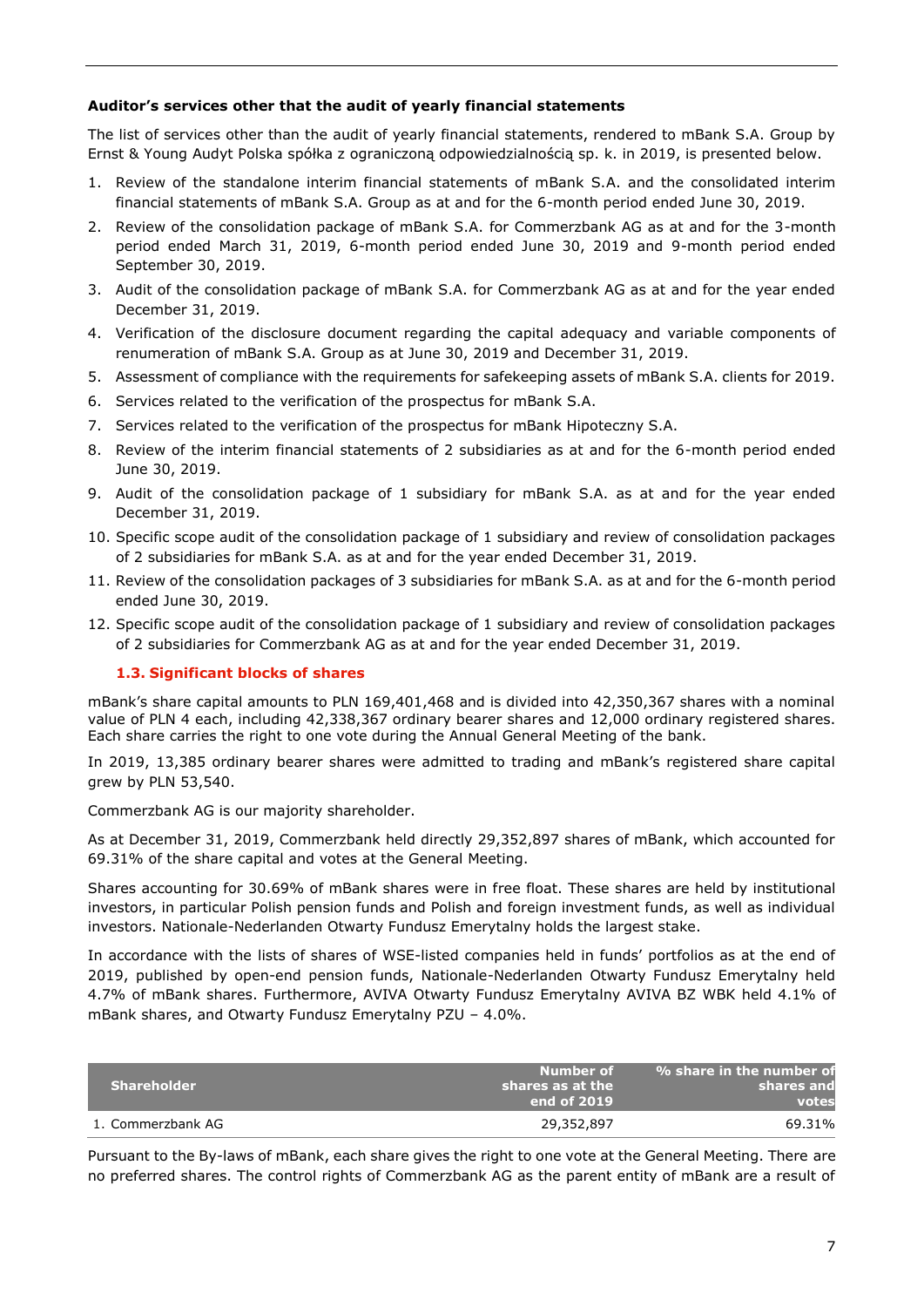the number of shares held, their percentage share in the equity, and the number of votes at the General Meeting of mBank.

The By-laws of mBank do not impose any limitations on the exercise of the voting right. There are no provisions which would separate the equity rights attached to securities from the holding of securities. Furthermore, there are no limitations on the transfer of the property right to securities issued by the bank.

## <span id="page-7-0"></span>**Information on the majority shareholder**

Our majority shareholder, Commerzbank AG, is a leading German bank with a history dating back to 1870. It provides services to individuals and corporate customers.

Commerzbank holds branches and offices in almost 50 countries. With approximately 800 branches going forward, Commerzbank has one of the densest branch networks in Germany. Commerzbank serves more than 11 million private and small business customers nationwide and over 70,000 corporate clients, multinationals, financial service providers, and institutional clients worldwide. Commerzbank transacts approximately 30% of Germany's foreign trade and is the market leader in German corporate banking. The bank offers its sector expertise to its corporate clients in Germany and abroad and is a leading provider of capital market products.

Commerzbank Group is composed of two business segments: Private and Small Business Customers (Privat- und Unternehmerkunden) and Corporate Clients (Firmenkunden). In 2019, Commerzbank generated gross revenues of EUR 8.6 billion, while the headcount amounted to approximately 48,500.

The Commerzbank 5.0 Strategy adopted by the Board of Managing Directors and Supervisory Board of Commerzbank in September 2019 provides for the disposal of its majority stake in mBank.

#### **1.4. Principles of appointing and dismissing Management Board Members**

<span id="page-7-1"></span>Pursuant to the By-laws of mBank, the Management Board is composed of at least three Members appointed for a joint term of five years.

At least half of the Members of the Management Board, including the President of the Management Board, must hold Polish citizenship, be habitually resident in Poland, speak Polish, and have experience on the Polish market which can be used while managing the bank.

The President of the Management Board, the Vice-Presidents of the Management Board and other Members of the Management Board are appointed and dismissed by the Supervisory Board, which acts pursuant to the provisions of the Banking Law and considers whether they have the relevant qualifications for the assigned functions. The Polish Financial Supervision Authority (PFSA) approves two Members of the Management Board of the bank: the President of the Management Board and the Chief Risk Officer (Board Member responsible for developing and implementing the bank's credit policy and risk management).

In accordance with the Code of Commercial Partnerships and Companies, a Member of the Management Board may also be dismissed or suspended by the General Meeting.

The mandate of a Member of the Management Board expires at the latest on the day of the General Meeting that approves the financial statements for the last full financial year of the term of that Management Board Member. The mandate of a Member of the Management Board also expires if the Member dies, resigns from his or her position, or is dismissed. The mandate of a Member of the Management Board appointed before the end of the term expires on the expiration date of mandates of the other Members of the Management Board.

## **1.5. Principles of amendments to the Company's By-Laws**

<span id="page-7-2"></span>Amendments to the By-Laws of mBank require adoption of a resolution by the General Meeting of mBank and registration of the adopted amendment in the National Court Register. Before the General Meeting of mBank is presented with a draft resolution concerning amendment to the By-Laws, the Management Board of mBank adopts a resolution on the proposed amendment by approving the draft resolution of the General Meeting. The draft is then presented to the Supervisory Board for approval.

Under Article 34 (2) of the Banking Law Act of 29 August 1997, an amendment to the bank's By-laws requires the authorisation of the Polish Financial Supervision Authority.

#### **Amendments to mBank's By-laws in 2019**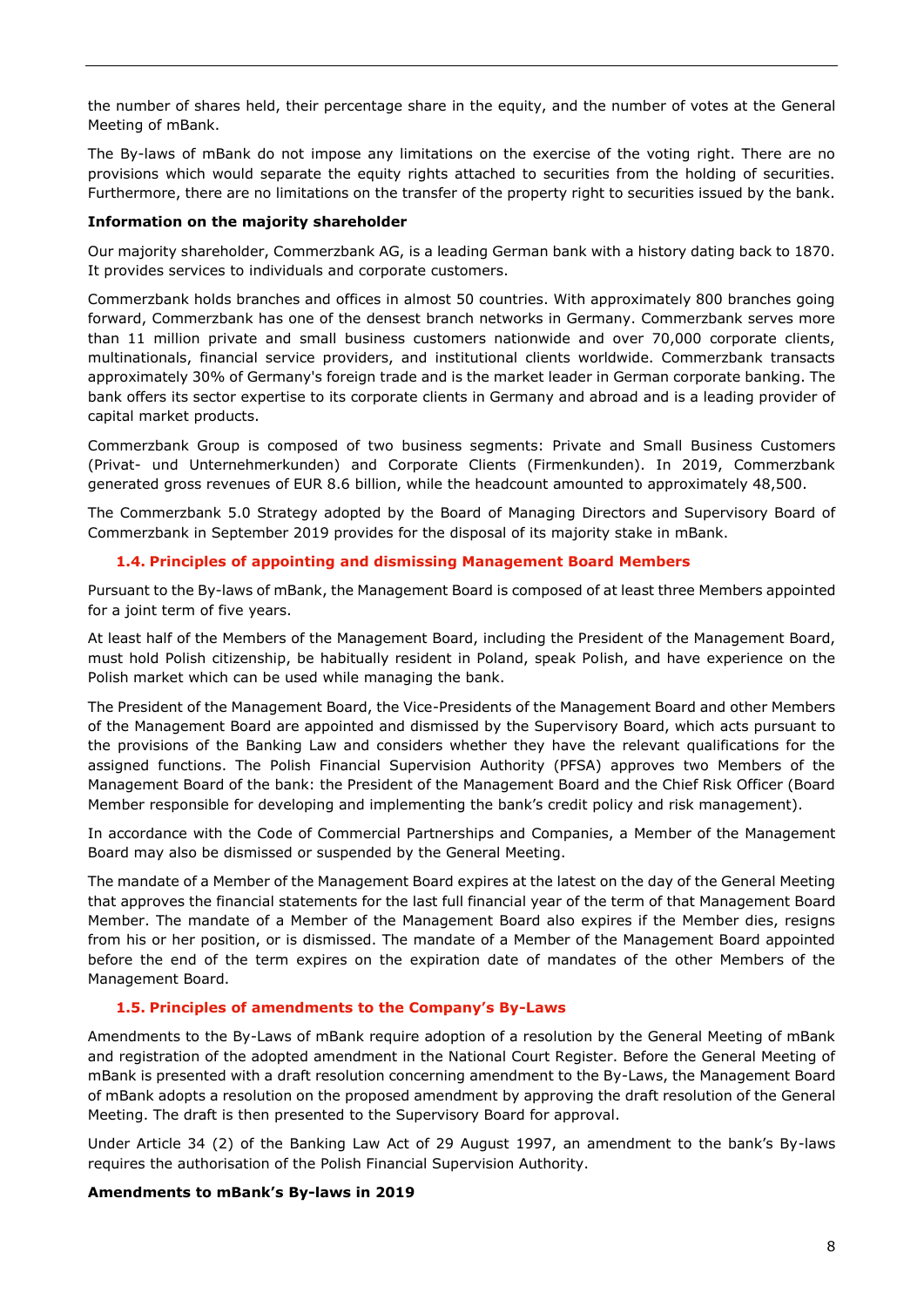The 32nd Annual General Meeting of mBank amended mBank's By-laws. The amendments were then registered by the District Court for the Capital City of Warsaw, 12th Commercial Division of the National Court Register.

The amendments made to mBank's By-laws in 2019 were as follows:

■ the Supervisory Board was assigned the following new responsibilities:

- exercising supervision over the implementation and operation of an adequate and effective risk management system and internal control system in the bank, and

- approving changes in the position of the head of the Internal Audit Department and the head of the Compliance Department;

**E** we specified the responsibilities of the Executive and Nomination Committee, including the following new responsibilities:

- defining the scope of duties for candidates for the Management Board and the Supervisory Board of the bank and requirements with regard to knowledge and skills, as well as assessing the expected time commitment necessary to perform the functions,

- performing periodic assessment of the structure, size, composition and effectiveness of the Management Board and its activities and recommending changes in this regard to the Supervisory Board, as well as performing periodic assessment of the knowledge, skills and experience of the Management Board as a whole and its individual members and informing the Management Board about the results of the assessment;

- **U** we made changes to the wording of the task of the Audit Committee consisting in the monitoring of the financial reporting process, effectiveness of the internal control systems and risk management;
- we made changes to two provisions pertaining to the internal control system; and
- we updated the amount of mBank's share capital.

## **1.6. General Meeting and shareholder rights**

#### <span id="page-8-1"></span><span id="page-8-0"></span>**Meeting procedures and powers of the General Meeting**

The General Meeting is convened pursuant to the provisions of the Code of Commercial Partnerships and Companies, mBank's By-laws, and the Standing Rules of the General Meeting. Both the By-laws and the Standing Rules of the General Meeting are available on mBank's website [https://www.mbank.pl/o](https://www.mbank.pl/o-nas/lad-korporacyjny/)[nas/lad-korporacyjny/](https://www.mbank.pl/o-nas/lad-korporacyjny/) .

The General Meeting convened by the Management Board under the ordinary procedure is held once a year, no later than in June. The Supervisory Board may convene an Annual General Meeting if the Management Board does not convene it within the time limit set out in the By-laws and an Extraordinary General Meeting if the Supervisory Board considers it necessary. In addition, under specific circumstances, the shareholders have the right to convene a General Meeting or to request for a General Meeting to be convened.

The shareholders may participate in the General Meeting and cast their votes either in person or by proxies. One proxy may represent more than one shareholder.

Subject to the cases defined in the Code of Commercial Partnerships and Companies, the General Meeting is valid regardless of the number of shares represented at the General Meeting.

All matters submitted to the General Meeting are previously submitted to the Supervisory Board for consideration.

Subject to specific exceptions, resolutions of the General Meeting are passed in an open ballot by a simple majority of votes, unless the Code of Commercial Partnerships and Companies or mBank's By-laws impose a stricter requirement for the passing of resolutions on specific issues. A secret ballot is required in the case of elections and motions to dismiss members of the bank's authorities or liquidators, motions to call members of the bank's authorities or liquidators to account, and motions concerning personal issues. In addition, a secret ballot is required if requested by at least one shareholder present or represented at the General Meeting.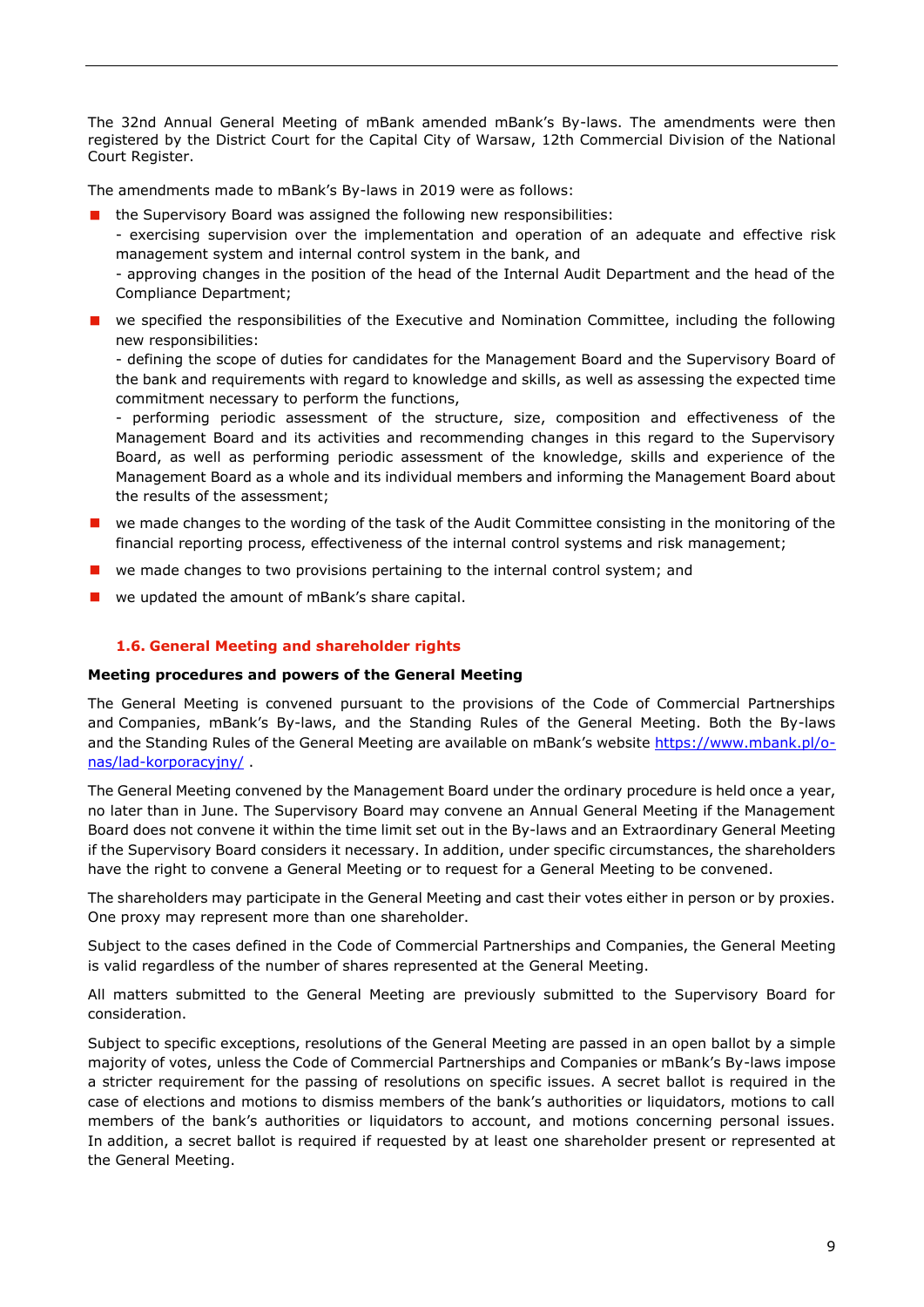Voting takes place with the use of a computer system, which also counts the votes. The By-laws of mBank and Standing Rules of the General Meeting do not provide for the possibility of voting by mail or with the use of electronic means of communication.

The following matters require a resolution of the General Meeting (in addition to other matters set out in the Code of Commercial Partnerships and Companies):

- **EXAM** examination and approval of the report of the Management Board on the bank's operations and financial statements for the past financial year;
- **a** adoption of resolutions on the distribution of profits or coverage of losses;
- vote of discharge of duties for members of the bank's authorities;
- election and dismissal of Members of the Supervisory Board;
- **amendment to the By-laws;**
- $\blacksquare$  increase or reduction of the bank's share capital;
- **a** adoption of resolutions concerning the redemption of shares, which set the rules of acquiring shares by the bank, in particular the amounts allotted to purchasing shares for redemption and funding sources and resolutions on redemption of shares, and in particular setting the policy of share redemption not regulated in the By-laws;
- $\Box$  creation and winding up of special purpose funds;
- $\blacksquare$  issue of convertible bonds or preferred bonds;
- **E** establishment of the principles of remunerating the Members of the Supervisory Board;
- liquidation of the bank or its merger with another bank;
- **a** appointment of liquidators;
- **n** matters submitted by the Supervisory Board;
- $\blacksquare$  matters submitted by the shareholders in accordance with the By-laws;
- $\blacksquare$  election of the entity authorised to audit financial statements as a statutory auditor of the bank.

The General Meetings of our bank take place in the bank's headquarters in Warsaw and are broadcast online. The General Meetings may be attended by the representatives of the media.

#### <span id="page-9-0"></span>**Shareholders' rights**

The shareholders have the right to participate in the profit reported in the audited financial statements and allocated by the General Meeting to be paid to the shareholders.

The shareholders representing at least half of the share capital or at least half of the total number of votes in the company may convene an Extraordinary General Meeting. The shareholders appoint the chairperson of this meeting. The shareholder(s) representing at least one-twentieth of the share capital may request that the Management Board convene an Extraordinary General Meeting and that specific items be put on the agenda for this meeting. A request for convening an Extraordinary General Meeting submitted in writing or electronically should contain proposals of:

- a) the General Meeting agenda,
- b) the draft resolutions along with rationale for those resolutions.

If the General Meeting is convened by parties other than the Management Board, the Management Board is obliged to take necessary actions to convey the General Meeting.

Only persons who are shareholders of the bank sixteen days before the date of the General Meeting have the right to participate in the General Meeting. The shareholder(s) of the bank representing at least onetwentieth of the share capital may request that specific items be put on the agenda for the Annual General Meeting. The request should be submitted to the Management Board of the bank no later than twenty-one days prior to the date of the Annual General Meeting.

The shareholders may participate in the General Meeting and cast their votes either in person or by proxies.

A shareholder has the right to: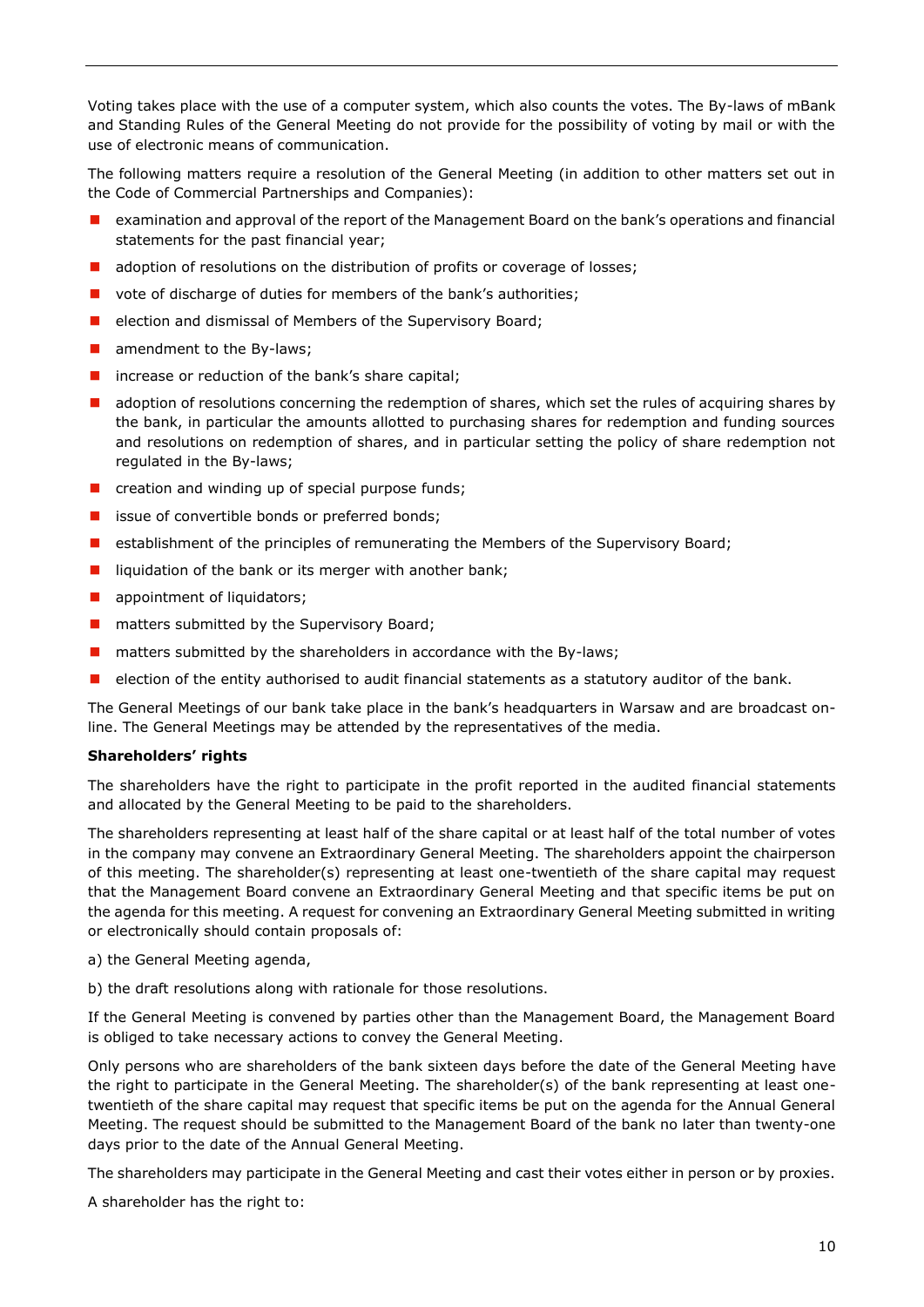- vote, propose motions and raise objections;
- $\blacksquare$  justify their position briefly;
- **E** stand for election of the Chairperson of the General Meeting and propose a candidate for the Chairperson of the General Meeting to be noted in the minutes;
- $\blacksquare$  take the floor in the course of the General Meeting and make a reply;
- $\blacksquare$  submit draft resolutions concerning the items put on the agenda;
- **P** propose amendments and additions to draft resolutions being on the agenda for the General Meeting before the discussion on the item covering the draft resolution concerned by the proposal is closed;
- **P** propose formal motions relating to the proceedings and the voting procedure;
- **n** propose candidates for the bank's Supervisory Board in writing to the Chairperson of the General Meeting or orally to the minutes;
- **T** review the book of minutes and request copies of resolutions authenticated by the Management Board;
- **F** file a statement of claim for repealing a resolution of the General Meeting where the shareholder voted against the resolution of the General Meeting and after its adoption requested that his/her objection be recorded in the minutes or the shareholder was prevented from participating in the General Meeting without a sound reason, or the shareholder was absent from the General Meeting in the event of defective convening of the General Meeting or adoption of a resolution on a matter not included in the agenda;
- **file a statement of claim against the company for declaring a resolution of the General Meeting adopted** in breach of the law invalid.

The Management Board is obliged to provide the shareholder, at the shareholder's request, with information concerning the company if this is justified by the assessment of an issue on the agenda. The Management Board should refuse information if:

- $\blacksquare$  this could damage the company or its associated company or subsidiary, in particular due to disclosure of technical, trade or organisational secret of the company;
- **this could expose a Member of the Management Board to criminal, civil or administrative liability.**

In justified cases, the Management Board may provide information in writing no later than two weeks after the General Meeting is adjourned.

## <span id="page-10-0"></span>**1.7. Composition, powers and procedures of the Management Board and the Supervisory Board**

#### <span id="page-10-1"></span>**Composition of the Management Board**

The Management Board is composed of at least three members appointed for a joint term of 5 years. At least half of the Management Board Members, including the President, must be Polish citizens, have permanent residence in Poland, speak Polish and have experience in the Polish market necessary to manage mBank. The Members of the Management Board manage selected areas of the bank's operation within the scope determined by the President of the Management Board. The division of powers of the Members of the Management Board has been described in detail in the Management Board's resolutions.

On April 12, 2018, mBank's Supervisory Board appointed the following Members of the Management Board of mBank S.A. for a joint term of five years:

- 1. Cezary Stypułkowski President of the Management Board, Chief Executive Officer
- 2. Frank Bock Vice-President of the Management Board, Head of Financial Markets
- 3. Andreas Böger Vice-President of the Management Board, Chief Financial Officer

4. Krzysztof Dąbrowski - Vice-President of the Management Board, Head of Operations and Information Technology

5. Lidia Jabłonowska-Luba – Vice-President of the Management Board, Chief Risk Officer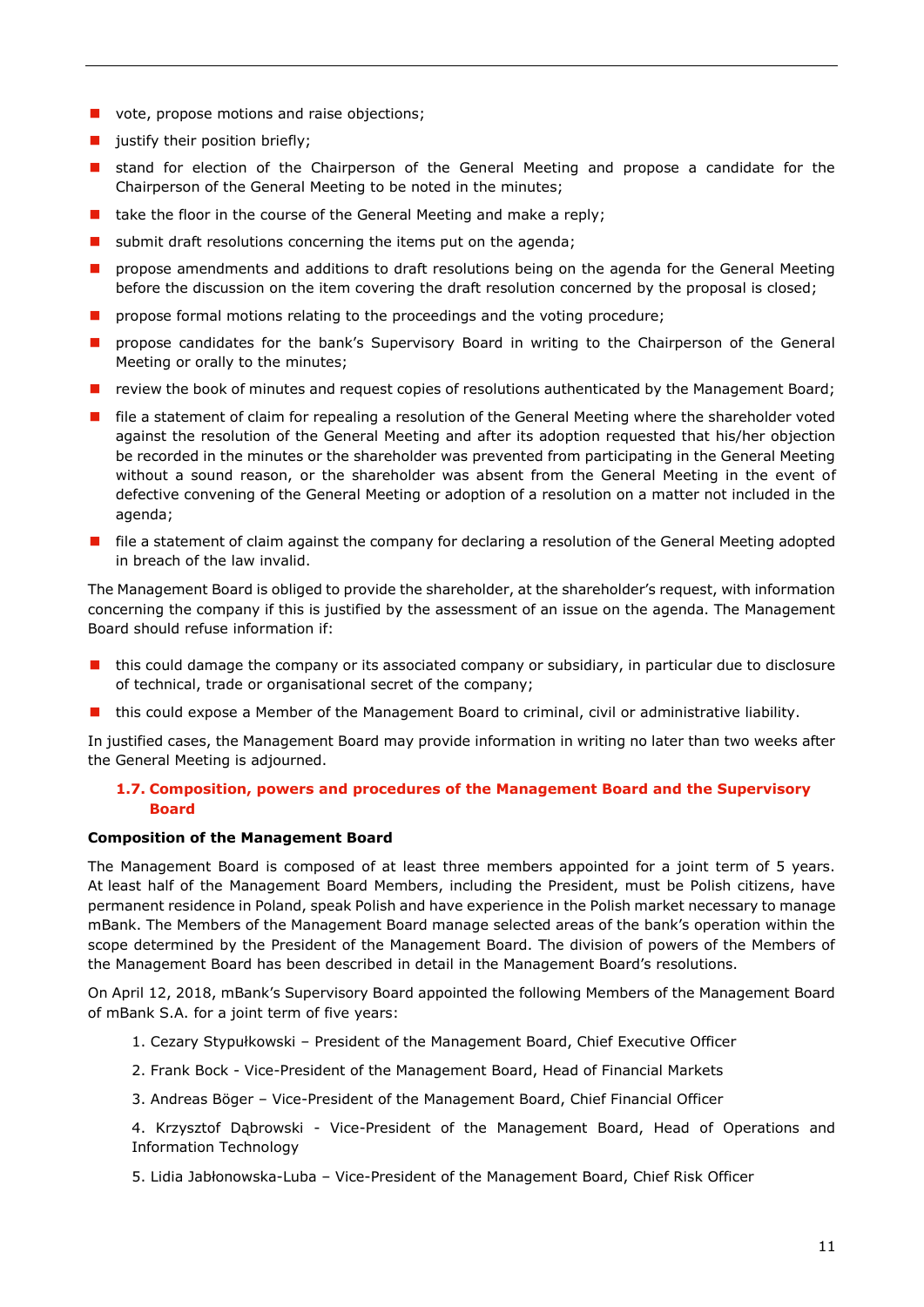6. Cezary Kocik – Vice-President of the Management Board, Head of Retail Banking

7. Adam Pers - Vice-President of the Management Board, Head of Corporate and Investment Banking.

Since its appointment, the composition of the Management Board has not changed.

Detailed information on mBank Management Board Members is presented below:

#### **Cezary Stypułkowski - President of the Management Board, Chief Executive Officer**



Cezary Stypułkowski holds a PhD in law from the University of Warsaw. In second half of 1980s, he studied at Columbia University Business School in New York as a participant of the Fulbright Program. Starting in 1991, he chaired the Management Board of Bank Handlowy S.A. (currently Citibank Group) for nearly thirteen years. In 2003, he was appointed the President of the Management Board of PZU Group and held this function for three years. From 2006 to 2010, he worked for J.P Morgan in London, from 2007 as the Managing Director of J.P. Morgan

Investment Bank in Central and Eastern Europe. Cezary Stypułkowski was also a member of the International Advisory Board for Deutsche Bank Management Board, INSEAD International Advisory Board and the Geneva Association. Since 2012, co-chair of the Emerging Markets Advisory Council of the Institute of International Finance in Washington (IFF).

Mr Stypułkowski was appointed the President of the Management Board of mBank S.A. on August 2, 2010. He has been acting as the President of the Management Board of the bank as of October 1, 2010. The Polish Financial Supervision Authority approved his appointment on October 27, 2010.

**Frank Bock - Vice-President of the Management Board, Head of Financial Markets**



Mr Bock graduated from the Technical University in Karlsruhe (Germany) with specialisation in financial engineering and IT.

During his professional career, Frank Bock gained considerable experience in the scope of risk and treasury management in numerous institutions in Germany, the USA (New York) and Great Britain (London). Starting from the beginning of 2009, Frank Bock was the Managing Director for Treasury at Commerzbank AG. His duties

included asset and liability management, market risk management and liquidity management at Commerzbank in Central and Eastern Europe, as well as functional support in strategic subsidiaries of Commerzbank: Comdirect, Commerz Real and mBank. Previously, as the Asset and Liability Management Director in Group Capital and Treasury Management of Dresdner Bank AG in Frankfurt, he was responsible for the management of market risk and liquidity portfolio. Prior to joining Dresdner Bank, Mr Bock worked for WestLB AG in Düsseldorf as Credit Treasury Head in Group Treasury and was a senior manager for risk management.

Vice-President of the Management Board of mBank S.A., Head of Financial Markets since May 1, 2017.

**Andreas Böger - Vice-President of the Management Board, Chief Financial Officer**



Mr Böger studied in Frankfurt and San Diego, graduated from the Frankfurt School of Finance & Management and holds the CFA certificate.

He started his professional career in HypoVereinsbank in Munich in 1994, where he headed the team responsible for assets and liability management and capital advisory. Since 2003, Andreas Böger worked in Deutsche Bank in Frankfurt.

In 2007-2013, he was a managing director of Global Capital Markets and Capital Solutions Europe & CEEMEA at Deutsche Bank in London. Mr Andreas Böger joined Commerzbank in 2013. Prior to taking up the position at mBank, he managed the corporate finance division within Commerzbank's Group Development and Strategy.

Vice-President of the Management Board of mBank S.A., Chief Financial Officer since July 1, 2017.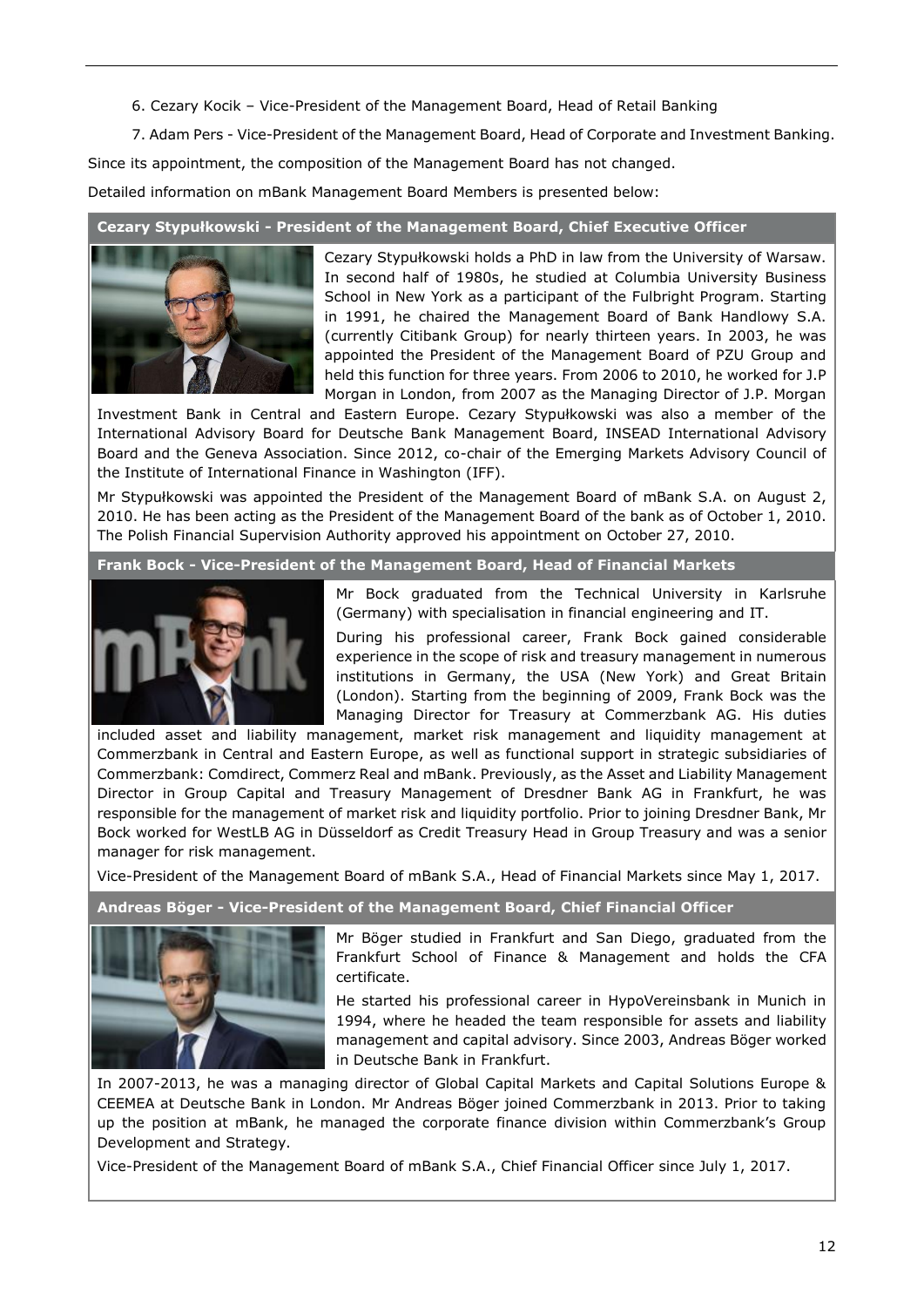## **Krzysztof Dąbrowski - Vice-President of the Management Board, Head of Operations and Information Technology**



Mr Dąbrowski graduated from Warsaw University of Technology, Faculty of Electronics and Information Technology. In 2011, he completed the Executive MBA programme at the University of Warsaw and the University of Illinois.

In 1995-2003, he worked in the Internet and telecommunications industry for Polska Online and TDC Internet, where he was responsible for the development of hosting systems and services. In 2004-2011, as the head of the Software Development Department,

he co-created the Polish service centre of F. Hoffman-La Roche. In the following years, as the CTO of Allegro Group, Krzysztof Dąbrowski supervised one of the biggest agile transformations in the region. Since 2014, he performed the function of the managing director for IT and technology at mBank.

Vice-President of the Management Board of mBank S.A., Head of Operations and IT since April 1, 2017.

#### **Lidia Jabłonowska-Luba - Vice-President of the Management Board, Chief Risk Officer**



Lidia Jabłonowska-Luba graduated from the Mathematics Institute of the University of Gdańsk. From 1994 to 2001, Ms Jabłonowska-Luba was Vice-President of Schroder Salomon Smith Barney Poland, where she advised financial institutions on M&A and public equity transactions. In 2002, Lidia Jabłonowska-Luba joined Citigroup in Poland, first as the Head of Financial Institutions & Public Sector Division and since November 2003 as the Member of the Management Board in charge of finance and

operational risk management, capital management and implementation of the New Capital Accord. From 2008 to 2010, she served as the Vice-President of the Management Board of Kredyt Bank acting as Chief Finance and Risk Officer. She was also the Advisor to the CEO of Warta S.A. and TUnŻ Warta S.A. From 2010 to 2012, Lidia Jabłonowska-Luba was the Senior General Manager at KBC Group in Brussels, where she was responsible for managing all risk types in the group, including model development and valuation, risk policies and procedures, risk support for business decisions, supervision and reporting, ICAAP and ORSA processes, capital adequacy policy and technological support for risk management. Additionally, Lidia Jabłonowska-Luba held the position of the Vice-Chairwoman of the Group Risk Management Committee and also served as a member of the Group Risk and Capital Oversight Committee and ALCO at KBC Group.

Vice-President of the Management Board of mBank S.A., Chief Risk Officer since April 12, 2013.

**Cezary Kocik - Vice-President of the Management Board, Head of Retail Banking**



Mr Kocik graduated from the University of Łódź with a degree in Banking and Finance. In 2015, he completed the Advanced Management Program (AMP 189) at Harvard Business School. Holder of a securities broker license. From 1994 to 1996, Cezary Kocik was employed with the Brokerage House of Bank PBG as a securities broker. Starting in 1996, he worked for Bank PBG in the investment banking, debt collection and restructuring divisions. In 1999, Mr Kocik was employed with the debt

collection and loan restructuring department of Bank Pekao S.A. Since 2000 he was director of a Pekao Branch in Łódź.

He has been shaping mBank's retail banking since 2004: first in the retail credit risk area, then in the sales and business processes area, contributing to successful implementation of CRM system and substantially improving the effectiveness of key sales processes in direct channels.

Vice-President of the Management Board of mBank S.A., Head of Retail Banking since April 1, 2012.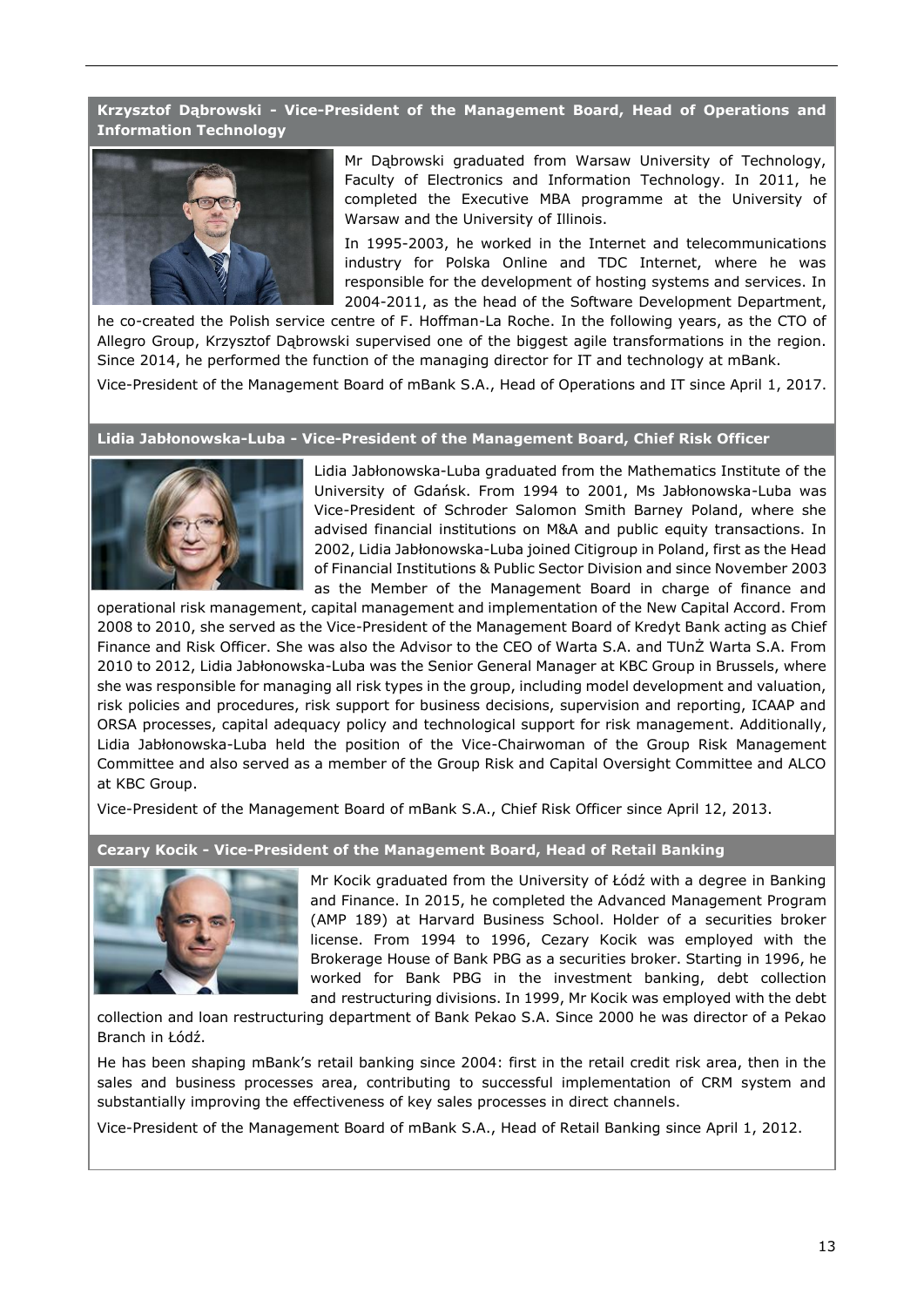# **Adam Pers – Vice-President of the Management Board, Head of Corporate and Investment Banking**



Adam Pers graduated from the Faculty of Economics of the Academy of Economics in Poznań. In 2008, he completed an MBA programme organised by SGH Warsaw School of Economics. He gained expertise in the field of banking both at university and in three institutions operating on the Polish market. He commenced his professional career as an intern in Wielkopolski Bank Kredytowy S.A., then he worked in Raiffeisen Bank Polska S.A. Group for many years, at first in back office, then in corporate

banking and finally in the financial markets area. He was responsible for strategic projects concerning the reshaping of the dealing room and for one of the pillars of the bank's strategy and during the financial crisis, as the operational committee member, he was responsible for the bank's liquidity. In RBI Group, he was awarded the TOP Performer and Leader of the Year title. He joined BRE Bank/mBank Group in 2012, where at first he was responsible for restructuring in the area of the financial markets sales. Then, as a managing director he also supervised the integration of the area of cooperation with financial institutions and finally, the integration with the trading area.

Vice-President of the Management Board of mBank S.A., Head of Corporate and Investment Banking since October 26, 2017.

#### <span id="page-13-0"></span>**Powers and procedures of the Management Board**

The Members of the Management Board are jointly liable for the overall operations of the bank. They work collegially and inform each other about the most important matters concerning the bank for which particular Members of the Management Board are responsible. The Management Board may appoint standing committees or teams to perform specific functions or to co-ordinate the work of organisational units of the bank or to perform specific tasks.

The following committees led by Members of the Management Board operate at mBank:

- Resource Management Committee (chairperson: Andreas Böger)
- Capital Management Committee (chairperson: Andreas Böger)
- **Data Quality and IT Systems Development Committee (chairperson: Andreas Böger)**
- **Assets and Liabilities Management Committee of mBank Group (chairperson: Frank Bock)**
- Balance Sheet Management Committee (chairperson: Frank Bock)
- **F** Foreign Branch Supervision Committee of mBank S.A. (chairperson: Cezary Kocik)
- Credit Committee of mBank Group (chairperson: Lidia Jabłonowska-Luba)
- Retail Banking Risk Committee (chairperson: Lidia Jabłonowska-Luba)
- Corporate and Investment Banking Risk Committee (chairperson: Lidia Jabłonowska-Luba)
- Financial Markets Risk Committee (chairperson: Lidia Jabłonowska-Luba)
- Model Risk Committee (chairperson: Lidia Jabłonowska-Luba)
- Investment Banking Committee (chairperson: Lidia Jabłonowska-Luba)
- **I** IT Architecture Committee of mBank Group (chairperson: Krzysztof Dąbrowski).

The Management Board manages the bank's business, represents the bank and defines the guidelines for the bank's operations, especially for the areas subject to risks, including the credit policy, the investment policy, the bank's assets and liabilities management policy, and the guarantee policy. The Management Board presents to the Supervisory Board on a regular basis comprehensive information on all significant aspects of the bank's operations and related risks as well as risk management methods.

The Management Board operates pursuant to its Rules approved by the Supervisory Board. The Rules determine among others the issues which require consideration of the Management Board as a collegial body and adoption of a resolution of the Management Board.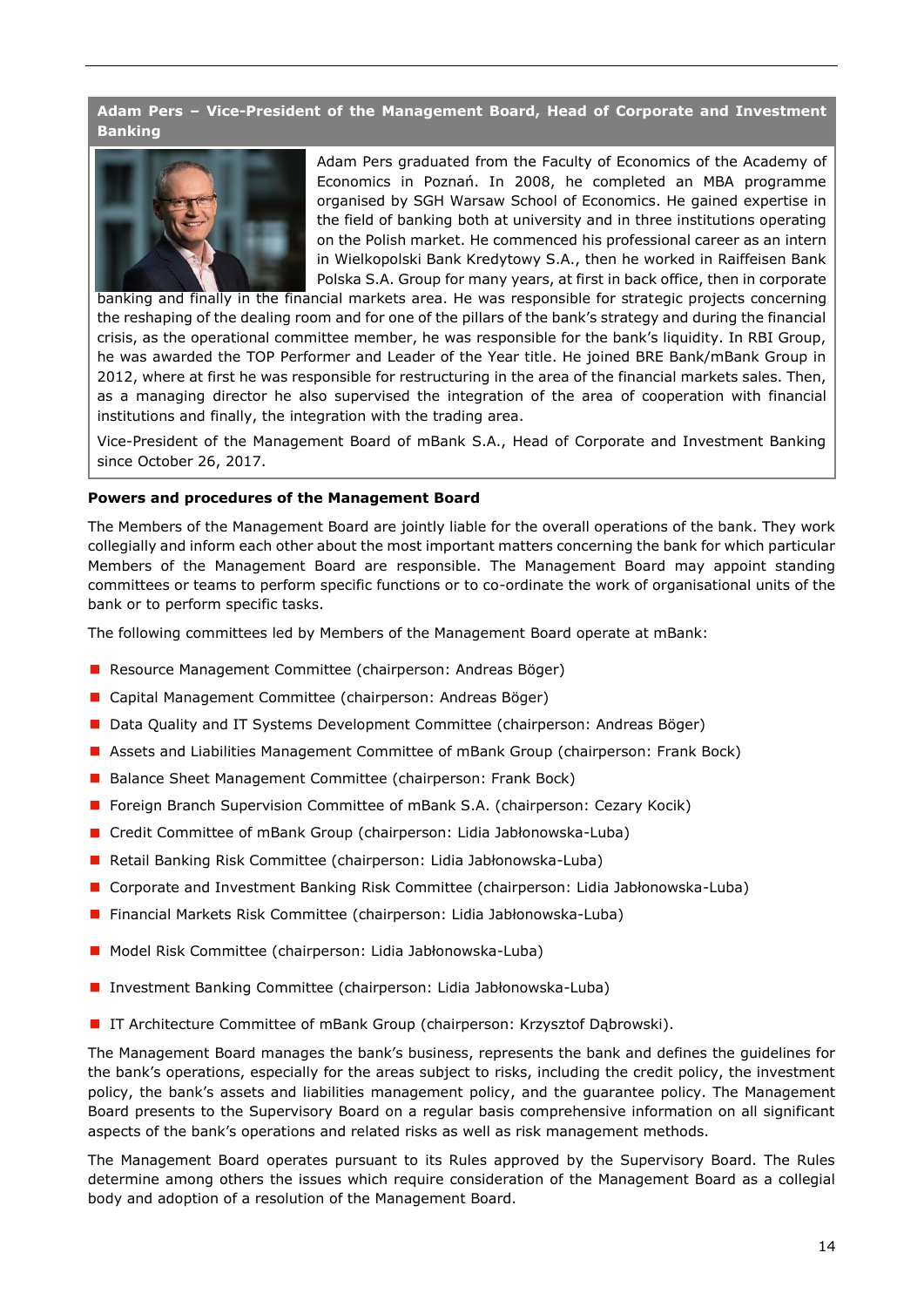All resolutions are adopted by a majority of votes of the Management Board Members present at the meeting, and in the case of an equal number of opposing votes, the President of the Management Board has the casting vote.

Rules and levels of remuneration of Members of the Management Board are determined by the Remuneration Committee of the Supervisory Board. The rules of the incentive programme for the Management Board as well as the principles of allocating bonuses to Management Board Members are defined in Resolutions of the Supervisory Board.

The "Remuneration Policy for Employees Having a Material Impact on the Risk Profile of mBank S.A." ("Risk Takers Remuneration Policy") adopted in 2018 specifies remuneration rules for persons identified as employees having a material impact on the risk profile of the Bank ("Risk Takers") by determining fixed and variable remuneration components.

Total remuneration of the Members of the Management Board includes a fixed and a variable part. For the Members of the Management Board the relation between variable remuneration and fixed remuneration should not exceed 100% of the annual basic remuneration, with the proviso that variable remuneration exceeding 100% (not more than 200%) of the annual basic remuneration is subject to approval by the Annual General Meeting of the Bank.

The basic remuneration of the Members of the Management Board is determined by the Supervisory Board taking into account the following information:

- **n** the resolution of the Management Board on the division of powers between the Members of the Management Board of the bank (with a particular focus on changes in powers),
- $\blacksquare$  long-term results achieved as at the assessment date,
- **a** available internal market data (e.g. internal comparison of mBank Group),
- **a** available external market data (e.g. information on remuneration of management board members of other WSE-listed companies, additional market benchmarks).

A detailed description of the rules of the incentive programmes for the Management Board based on shares is presented in Note 41 of mBank S.A. Group IFRS Consolidated Financial Statements 2019.

On April 12, 2018, the resolution regarding the implementation of the incentive programme and determination of the rules for conducting it, and the resolution regarding the issue of subscription warrants, conditional share capital increase with divestment of the existing shareholders' pre-emptive right to subscription warrants and shares and amendments to the Company's bylaws and on applying for the admission of shares to trading on the regulated market and share dematerialisation were adopted at the 31st Annual General Meeting of mBank. The new Incentive Programme replaced two other programmes: the employee programme dated October 27, 2008 and the incentive programme of mBank dated March 14, 2008 for Members of the Management Board. In line with the Incentive Programme dated April 12, 2018, the bank will issue no more than 934,000 ordinary bearer shares with a face value of PLN 4.00 each. In order to grant the rights, the bank will issue 934,000 registered subscription warrants. The Incentive Programme will be implemented until December 31, 2028 or until all shares are taken up, if it happens before that date.

The existing programmes are being gradually terminated. No new shares are granted under the 2008 programmes, and the bank only meets its obligations arising from deferred tranches under these programmes.

Warrants are offered to the group of Risk Takers, composed of Members of the Management Board of mBank and mBank Group's subsidiaries and selected employees of mBank.

The bonus of a Management Board Member is paid in the following way:

- 40% of the bonus in the calendar year in which the bonus amount is determined (non-deferred part);
- **60%** of the bonus in equal tranches in the five subsequent calendar years following the calendar year in which the bonus amount is determined (deferred part).

The non-deferred part: 50% is paid in cash in the month following the month of the Annual General Meeting; the other 50% is paid in the form of subscription warrants issued not earlier than twelve months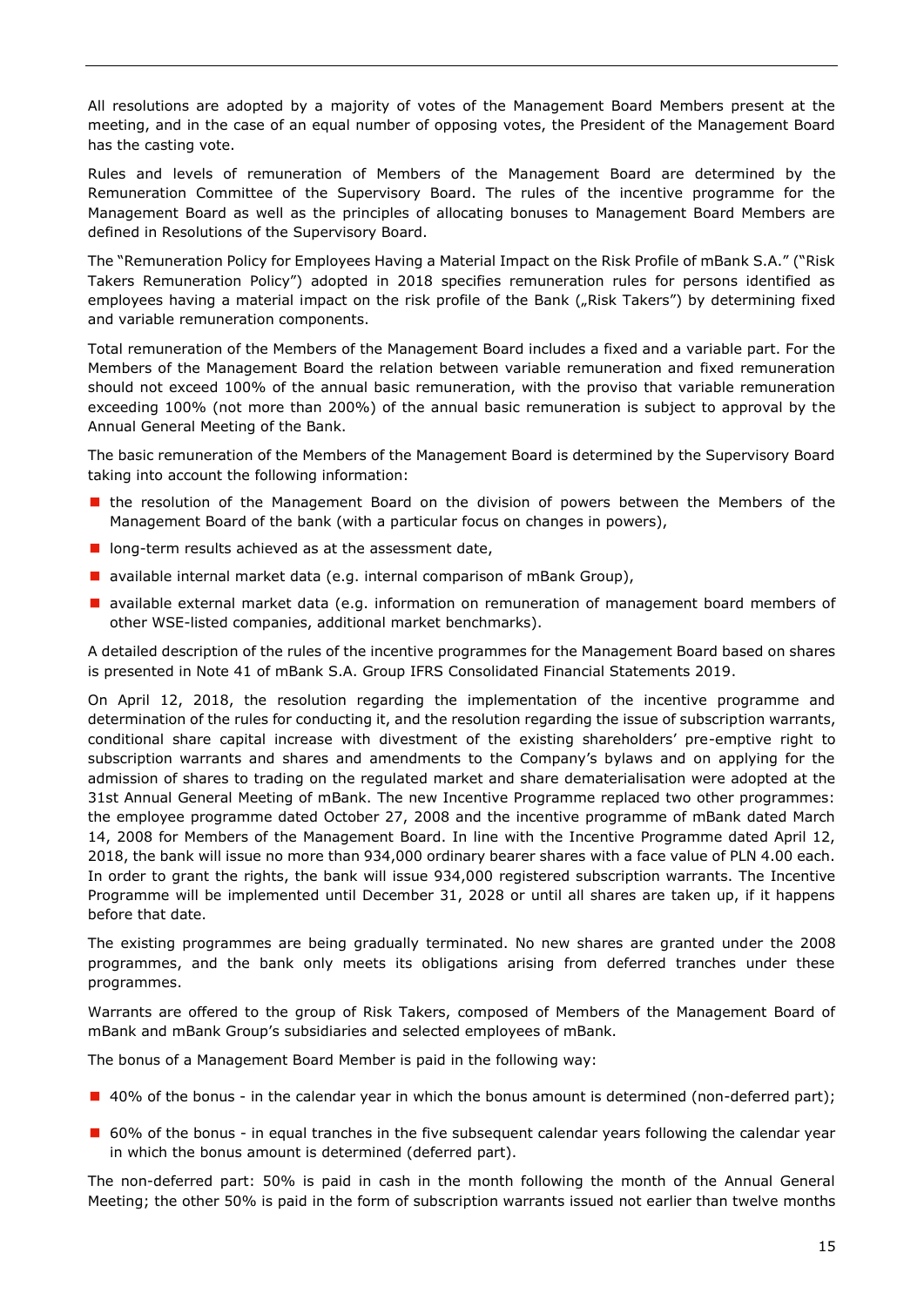from the date of the AGM. The value of one subscription warrant will equal the Average Market Price minus PLN 4.00.

The deferred part is paid in five equal tranches in the five subsequent calendar years: 50% of each tranche is paid in cash in the month following the month of the AGM of mBank which approved the consolidated financial statements of mBank Group for the previous calendar year, but not later than by 31 July of the year in which the AGM of the bank was held; 50% is granted in the form of subscription warrants issued not earlier than after the lapse of 12 months from the AGM which approved the consolidated financial statements of mBank Group for the previous calendar year. The value of one subscription warrant equals the average market price minus PLN 4.00.

The bonus amount granted to a Risk Taker for a given calendar year is calculated individually for this Risk Taker and depends on the amount of the bonus pool. Bonuses are calculated on the basis of economic profit.

The remuneration of the Members of the Management Board in 2018-2019 is presented in the following tables.

|                              |                              | <b>Remuneration paid in 2019 (in PLN)</b> |                |                             |  |
|------------------------------|------------------------------|-------------------------------------------|----------------|-----------------------------|--|
|                              | <b>Basic</b><br>remuneration | Other benefits                            | Bonus for 2018 | Deferred bonus <sup>1</sup> |  |
| 1. Cezary Stypułkowski       | 3,333,230                    | 297,804                                   | 400,000        | 697,648                     |  |
| Lidia Jabłonowska-Luba<br>2. | 1,680,000                    | 196,843                                   | 180,000        | 340,000                     |  |
| Frank Bock<br>3.             | 1,750,453                    | 520,367                                   | 140,000        | 54,167                      |  |
| Andreas Böger<br>4.          | 1,767,133                    | 370,212                                   | 200,000        | 43,750                      |  |
| Krzysztof Dąbrowski<br>5.    | 1,680,000                    | 157,011                                   | 200,000        | 128,333                     |  |
| Cezary Kocik<br>6.           | 1,680,000                    | 214,546                                   | 240,000        | 400,000                     |  |
| Adam Pers<br>7.              | 1,680,000                    | 134,594                                   | 200,000        | 99,001                      |  |
| In total                     | 13,570,816                   | 1,891,377                                 | 1,560,000      | 1,762,899                   |  |

<sup>1</sup> In 2019, the third deferred tranche was paid as part of the settlement of the cash portion of the bonus for 2015, the second deferred *tranche as part of the settlement of the cash portion of the bonus for 2016 and the first deferred tranche as part of the settlement of the cash portion of the bonus for 2017. Krzysztof Dąbrowski and Adam Pers were paid deferred tranches (with the date of payment in 2019) as the settlement of the cash portion of the bonus granted during the period of performing the functions of the Managing Directors.*

|      |                                                                                                         | <b>Remuneration paid in 2019 (in PLN)</b> |                                                                                                 |                             |  |  |  |
|------|---------------------------------------------------------------------------------------------------------|-------------------------------------------|-------------------------------------------------------------------------------------------------|-----------------------------|--|--|--|
|      |                                                                                                         | <b>Basic</b><br>remuneration              | Other benefits                                                                                  | Deferred bonus <sup>1</sup> |  |  |  |
| 2017 |                                                                                                         |                                           | Remuneration of former Members of the Management Board who ceased to perform their functions in |                             |  |  |  |
|      | Christoph Heins                                                                                         | $\overline{\phantom{a}}$                  | $\overline{\phantom{a}}$                                                                        | 100,000                     |  |  |  |
|      | Jarosław Mastalerz                                                                                      |                                           |                                                                                                 | 320,000                     |  |  |  |
|      | Przemysław Gdański                                                                                      |                                           |                                                                                                 | 348,334                     |  |  |  |
|      | Remuneration of former Members of the Management Board who ceased to perform their functions in<br>2016 |                                           |                                                                                                 |                             |  |  |  |

1. Jörg Hessenmüller **- 1. 1. Jörg Hessenmüller** - 1. 1. 212,500 <sup>1</sup>In 2019, Members of the Management Board who ceased to perform their functions in 2017 and Jörg Hessenmüller received the third

*deferred tranche as part of the settlement of the cash portion of the bonus for 2015, the second deferred tranche as part of the settlement of the cash portion of the bonus for 2016 and the first deferred tranche as part of the settlement part of the cash bonus for 2017.*

|    |                        |                              | Remuneration paid in 2018 (in PLN) |                |                             |  |  |
|----|------------------------|------------------------------|------------------------------------|----------------|-----------------------------|--|--|
|    |                        | <b>Basic</b><br>remuneration | Other benefits                     | Bonus for 2017 | Deferred bonus <sup>1</sup> |  |  |
|    | Cezary Stypułkowski    | 3,580,421                    | 241,475                            | 434,466        | 805,415                     |  |  |
|    | Lidia Jabłonowska-Luba | 1,629,000                    | 183,087                            | 150,000        | 445,000                     |  |  |
| 3. | Frank Bock             | 1,694,638                    | 252,467                            | 108,334        |                             |  |  |
| 4. | Andreas Böger          | 1,729,940                    | 132,699                            | 87,500         |                             |  |  |
| 5. | Krzysztof Dabrowski    | 1,733,565                    | 146,847                            | 150,000        | 76,667                      |  |  |
| 6. | Cezary Kocik           | 1,879,956                    | 199,194                            | 250,000        | 475,000                     |  |  |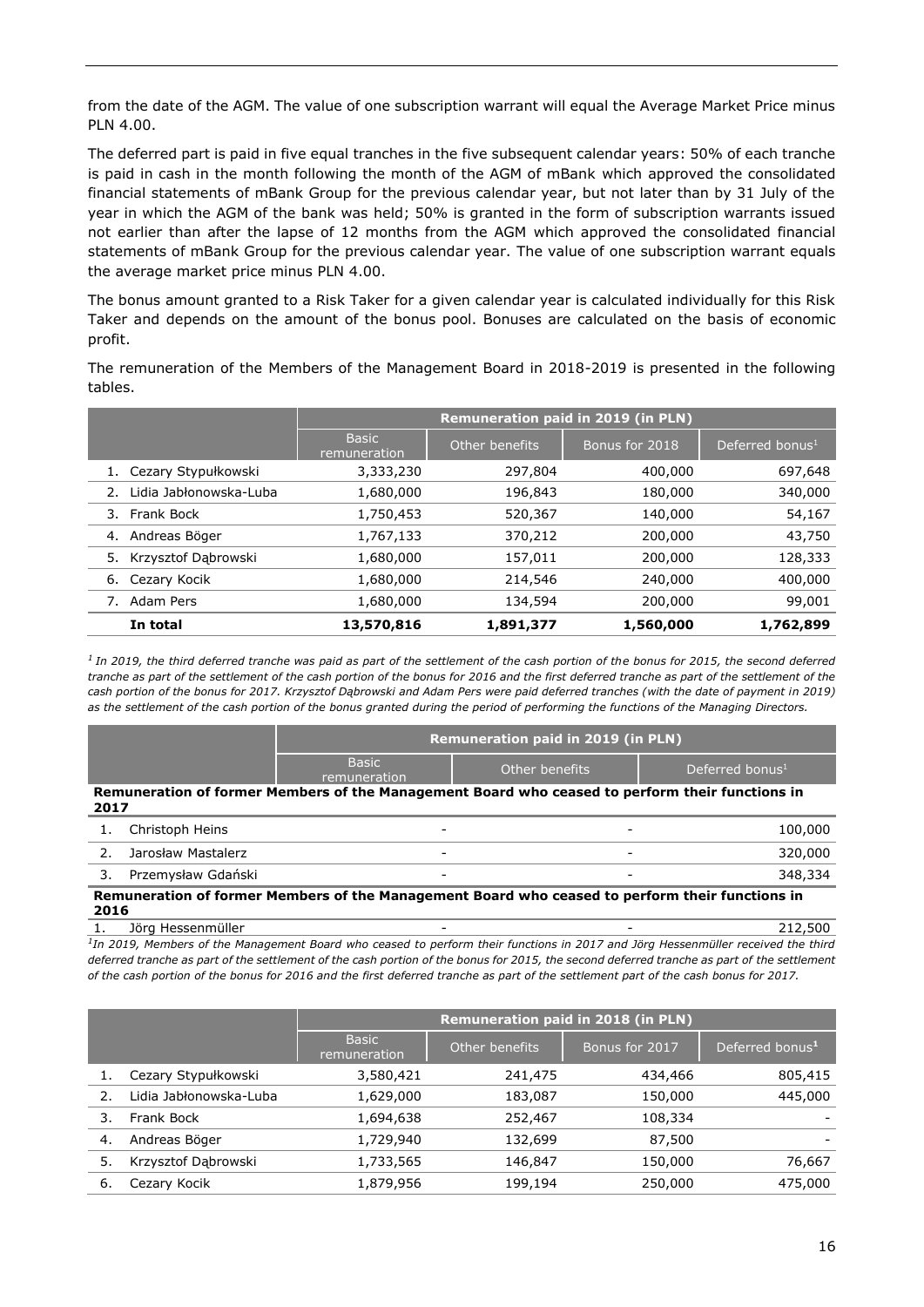| In total  | 13,924,321 | 1,282,195 | 1,306,634 | 1,892,082 |
|-----------|------------|-----------|-----------|-----------|
| Adam Pers | 1,676,801  | 126,426   | 126,334   | 90,000    |
|           |            |           |           |           |

*1 In 2018, the third deferred tranche as part of the settlement of the cash portion of the bonus for 2014, the second deferred tranche as part of the settlement of the cash portion of the bonus for 2015 and the first deferred tranche as part of the settlement of the cash portion of the bonus for 2016 were paid. Krzysztof Dąbrowski and Adam Pers were paid deferred tranches (with the date of payment in 2018) as the settlement of the cash portion of the bonus granted during the period of performing the functions of the Managing Directors.*

|                                                                                                         |                                                                                                         | <b>Remuneration paid in 2018 (in PLN)</b> |                |                |                             |  |  |
|---------------------------------------------------------------------------------------------------------|---------------------------------------------------------------------------------------------------------|-------------------------------------------|----------------|----------------|-----------------------------|--|--|
|                                                                                                         |                                                                                                         | Basic remuneration                        | Other benefits | Bonus for 2017 | Deferred bonus <sup>1</sup> |  |  |
| Remuneration of former Members of the Management Board who ceased to perform their functions in<br>2017 |                                                                                                         |                                           |                |                |                             |  |  |
|                                                                                                         | Christoph Heins                                                                                         | -                                         |                | 75,000         | 62,500                      |  |  |
|                                                                                                         | Jarosław Mastalerz                                                                                      | -                                         |                | 50,000         | 475,000                     |  |  |
| 3.                                                                                                      | Przemysław Gdański                                                                                      | -                                         |                | 166,668        | 445,000                     |  |  |
|                                                                                                         | Remuneration of former Members of the Management Board who ceased to perform their functions in<br>2016 |                                           |                |                |                             |  |  |

1. Jörg Hessenmüller - - 402,500

*1 In 2018, Members of the Management Board who ceased to perform their functions in 2017 and Jörg Hessenmüller received the third deferred tranche as part of the settlement of the cash portion of the bonus for 2014, the second deferred tranche as part of the settlement of the cash portion of the bonus for 2015 and the first deferred tranche as part of the settlement of the cash portion of the bonus for 2016.*

#### The bank's shares held by the Members of the Management Board:

As at 31 December 2019, the bank shares were held by five Members of the Management Board: Cezary Stypułkowski – 21,249 shares, Frank Bock – 334 shares, Andreas Böger – 270 shares, Krzysztof Dąbrowski – 1 000 shares and Cezary Kocik 1,040 shares.

For comparison, as at 31 December 2018, the bank shares were held by four Members of the Management Board: Cezary Stypułkowski – 19 384 shares, Frank Bock – 223 shares, Andreas Böger – 180 shares and Krzysztof Dąbrowski – 1,630 shares.

#### <span id="page-16-0"></span>**Composition of the Supervisory Board**

The Supervisory Board acts on the basis of adopted Rules and performs the functions provided for in the By-laws of mBank, the Code of Commercial Partnerships and Companies, and the Banking Law Act.

The By-laws of mBank provide that the Supervisory Board consists of no less than five Members elected by the General Meeting for a joint term of three years. A Member of the Supervisory Board whose mandate expired in the course of the joint term of the Supervisory Board may be replaced with another person, elected by the Supervisory Board. The term of a Member of the Supervisory Board so elected expires on the expiration of the term of the other Members of the Supervisory Board. Appointment of Supervisory Board Members in the course of the joint term of office of the Supervisory Board must be approved by the next General Meeting.

Members of the Supervisory Board should possess knowledge, skills and experience adequate for fulfilling their function and duties entrusted to them and should guarantee proper fulfilment of these duties. At least half of all Supervisory Board Members, including the Chairperson, shall hold Polish citizenship, permanently reside in Poland, speak Polish and have experience on the Polish market which can be used while supervising the bank's operations. Pursuant to the statutory requirement, at least two Supervisory Board Members are independent. The independence criteria of a Supervisory Board Member are stipulated in the mandatory provisions of law.

As at the end of 2019, the composition of mBank's Supervisory Board was as follows:

- 1. Maciej Leśny Chairman of the Supervisory Board
- 2. Stephan Engels Deputy Chairman of the Supervisory Board he resigned as at December 31, 2019.
- 3. Tomasz Bieske Member of the Supervisory Board
- 4. Marcus Chromik Member of the Supervisory Board
- 5. Mirosław Godlewski Member of the Supervisory Board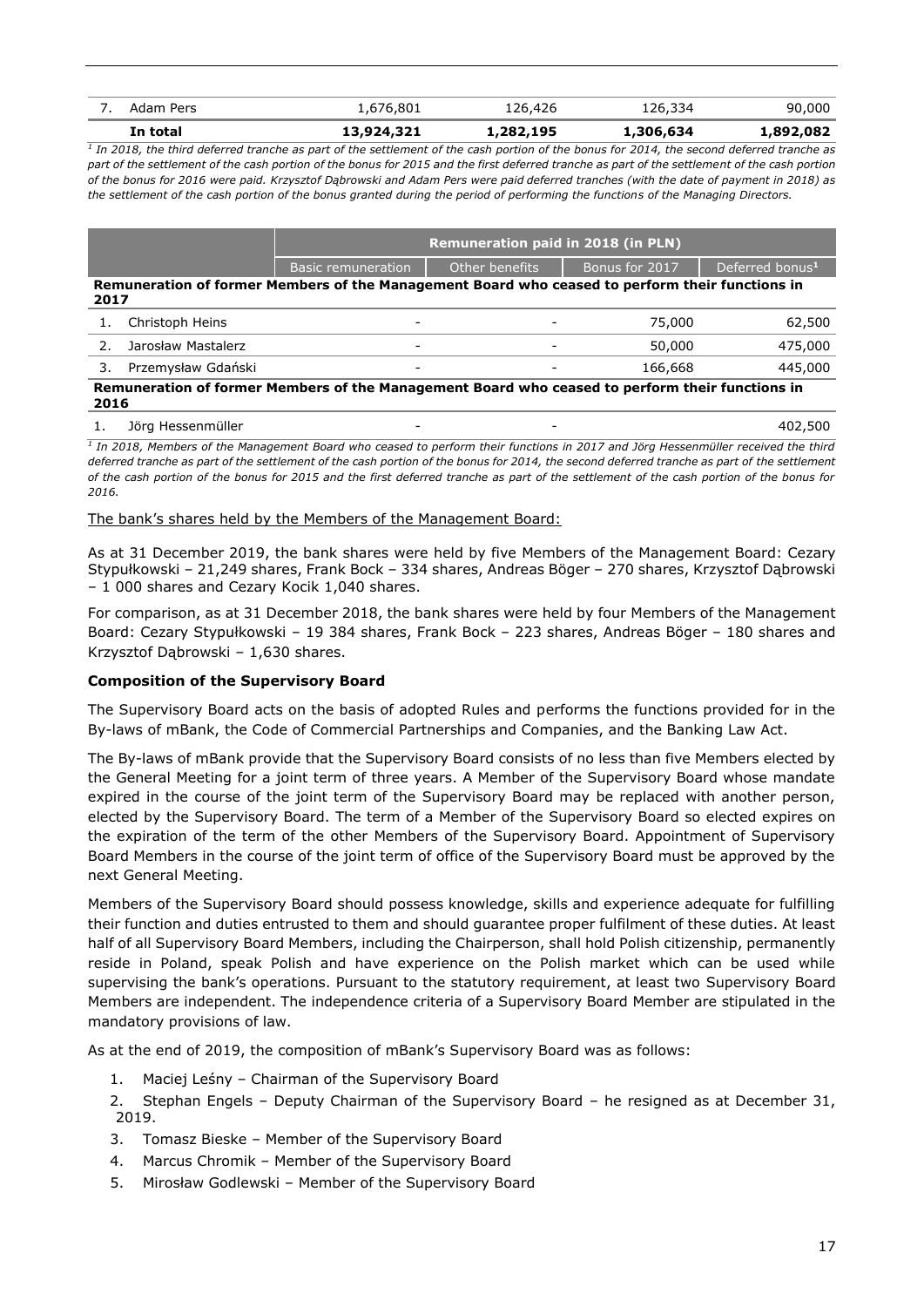- 6. Jörg Hessenmüller Member of the Supervisory Board
- 7. Gurjinder Singh Johal Member of the Supervisory Board
- 8. Michael Mandel Member of the Supervisory Board
- 9. Teresa Mokrysz Member of the Supervisory Board
- 10. Agnieszka Słomka-Gołębiowska Member of the Supervisory Board

Changes which have taken place since the election of the Supervisory Board by the 30th AGM of mBank held on March 30, 2017 are discussed below.

Thorsten Kanzler resigned from mBank's Supervisory Board and from the Supervisory Board Risk Committee as at September 23, 2018. By way of a resolution of mBank's Supervisory Board, Gurjinder Singh Johal was elected as a new Member of the Supervisory Board of mBank as at September 24, 2018 until the end of the current term of office of the Supervisory Board.

Dr. Janusz Fiszer, Member of the Supervisory Board and the Audit Committee, died on September 2, 2019.

On September 19, 2019, dr. Andre Carls resigned from the Supervisory Board, the Executive and Nomination Committee, the Remuneration Committee, and the Audit Committee with effect on September 30, 2019.

On December 5, 2019, Stephan Engels resigned from the Supervisory Board, the Executive and Nomination Committee, and the Remuneration Committee with effect on December 31, 2019.

Detailed information on mBank Supervisory Board Members, who performed their functions as at the end of 2019, is presented in the table below.

## **Maciej Leśny - Chairman of the Supervisory Board**

Maciej Leśny graduated from the Faculty of Economic Sciences at Warsaw University in 1969. During his professional career, Maciej Leśny worked for 6 years in the shipbuilding industry in Gdańsk and 8 years for Zakłady Elektronicznej Techniki Obliczeniowej. For more than 22 years, he worked in the central state administration, including 8 years in the position of Undersecretary of State: in the Ministry of Foreign Economic Co-operation; the Ministry of Economy; the Ministry of Economy, Labour and Social Policy; and finally in the Ministry of Infrastructure.

He completed a post-graduate course and training courses at universities in the USA: Michigan University (Business School of Administration) and De Paul University (Chicago). In 1992-1993, as a holder of scholarship granted by the US government, Maciej Leśny studied at the American University in Washington, DC. During his scholarship time, he took part in a four-month internship at the World Bank and completed a privatization training course at the International Monetary Fund.

From March 1994 to 1998, Maciej Leśny was the Chairman of the Supervisory Board of mBank (formerly BRE Bank). Then, until December 2001, he was a Member of the Supervisory Board. In 2004, Maciej Leśny was re-elected as the Chairman of the Supervisory Board.

## **Stephan Engels – Deputy Chairman of the Supervisory Board – resigned as at December 31, 2019.**

Mr Engels is a graduate of the University of St. Gallen in Switzerland. In the period of 1988-1993, he worked at Daimler-Benz AG's Internal Audit Department. Afterwards he headed the Regional Controlling (Europe) at debis AG for three years. From 1996 to 2000, he served as the Chief Financial Officer at debis AirFinance B.V. In 2000, Mr Engels joined DaimlerChrysler Bank AG as the Member of the Board for Credit, and then CFO and IT. In 2003, he took the position of the Member of the Board for Finance, Controlling, Risk Management & Strategy at DaimlerChrysler Services AG. From 2007 to 2012, he was a Member of the Executive Committee of Mercedes-Benz Car Group for Finance & Controlling and the Head of Management Group Controlling at Daimler AG.

On April 1, 2012 he was appointed Member of the Board, Chief Financial Officer at Commerzbank AG.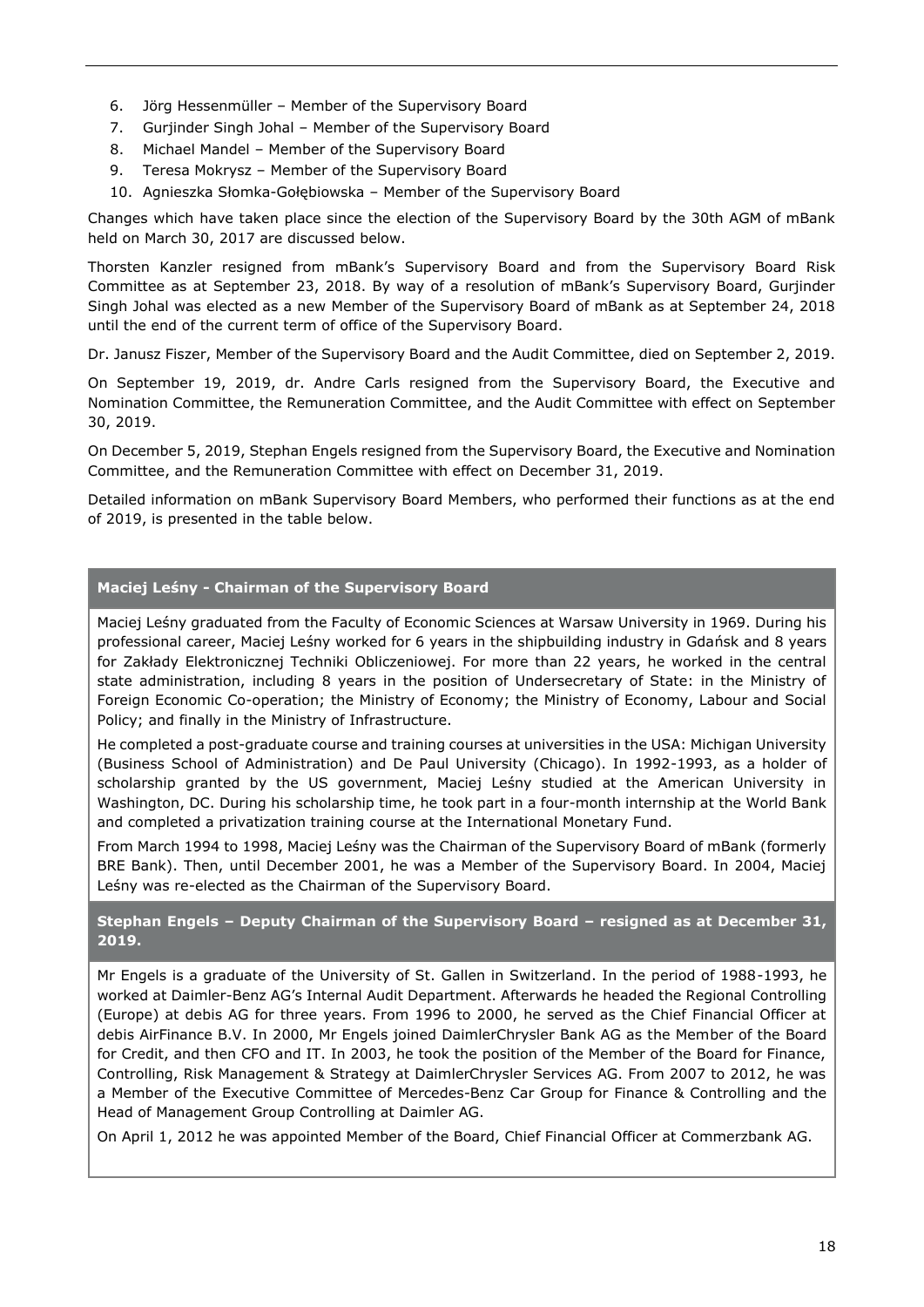#### **Tomasz Bieske - Member of the Supervisory Board**

Mr Bieske studied economy at the University of Cologne. He worked in Dresdner Bank's head office in Frankfurt for six years. In 1990, Tomasz Bieske co-founded Arthur Andersen in Poland and became a partner and the Head of Financial Markets Group responsible for cooperation with financial sector clients. He continued his career path at Ernst & Young as the director of the Financial Markets Group, Audit and Business Advisory. He participated in the majority of the key projects in the financial services sector including preparation of public offerings of PKO BP S.A. and Kredyt Bank S.A. as well as audits of financial statements of the National Bank of Poland, PKO BP S.A., Pekao S.A., Getin Holding and a number of other banks. He managed many advisory projects in the banking sector.

Since 2011, he has been participating in the work of the committee for legal and business regulatory changes of the cooperative banking sector and closely cooperating with the Polish Bank Association (Związek Banków Polskich) and the National Association of Cooperative Banks (Krajowy Związek Banków Spółdzielczych). Tomasz Bieske has professional qualifications of a Polish statutory auditor. Until June 30, 2013, he worked for Ernst & Young.

#### **Marcus Chromik - Member of the Supervisory Board**

Marcus Chromik studied physics in Göttingen, Kiel and Munich. He also engaged in scientific research at Michigan State University. Mr Chromik holds a PhD in nuclear physics.

He started his professional career with McKinsey & Company in 2001. In 2004, he joined Postbank Group, where he held various executive positions, being responsible for, among others, new share issues and syndication, liquidity management and Credit Treasury. Later he served as the Chief Market Risk Officer in Commerzbank's markets and corporates segment for more than three years, where he was responsible for market and liquidity risk management. As of 2012, Marcus Chromik became Divisional Board Member, Chief Credit Risk Officer at Commerzbank.

On January 1, 2016, he was appointed Member of the Board of Managing Directors at Commerzbank AG, Chief Risk Officer.

#### **Mirosław Godlewski - Member of the Supervisory Board**

Mirosław Godlewski completed the MBA programme at Warsaw University of Technology, the MBA programme at Ashridge Management College and Harvard Business School Advanced Management Program.

He is the Executive Chairman of Apteki Gemini, Senior Advisor at BCG, a Member of the Supervisory Board of Celon Pharma S.A., a Member of the Supervisory Board of Netia S.A. and the so-called "Angel Investor" at Hedgehog Fund.

Mr Godlewski was a member of the Supervisory Board at ABC Data SA and a member of the Nomination and Remuneration Committee. In 2007-2014, he was the President and CEO of Netia S.A. He also held executive positions with Opoczno S.A., Pepsi Cola General Bottlers-Polska Sp. z o.o., DEC Sp. z o.o. and MEMRB Polska.

#### **Jörg Hessenmüller - Member of the Supervisory Board**

Jörg Hessenmüller graduated from Hochschule für Bankwirtschaft in Frankfurt am Main in 1997 and was awarded the title of Master in Management (Diplom–Betriebswirt (FH)). From 1989 to 2009, he worked for Dresdner Bank, holding the position of, among others, Head of Financial Control responsible for London, New York, Moscow, Sao Paulo and Asia. In 2009, Mr Hessenmüller was appointed Managing Director in Commerzbank Group and worked as Head of Investment Banking Finance, Group Finance. From April 2012 to June 2016, he was the Member of the Management Board of mBank S.A., Chief Financial Officer.

From July 2016, Jörg Hessenmüller worked as the Divisional Board Member for the Group division Digital Transformation & Strategy. On December 5, 2018, Jörg Hessenmüller was appointed to the Board of Managing Directors of Commerzbank AG as the Chief Operating Officer responsible for, among others,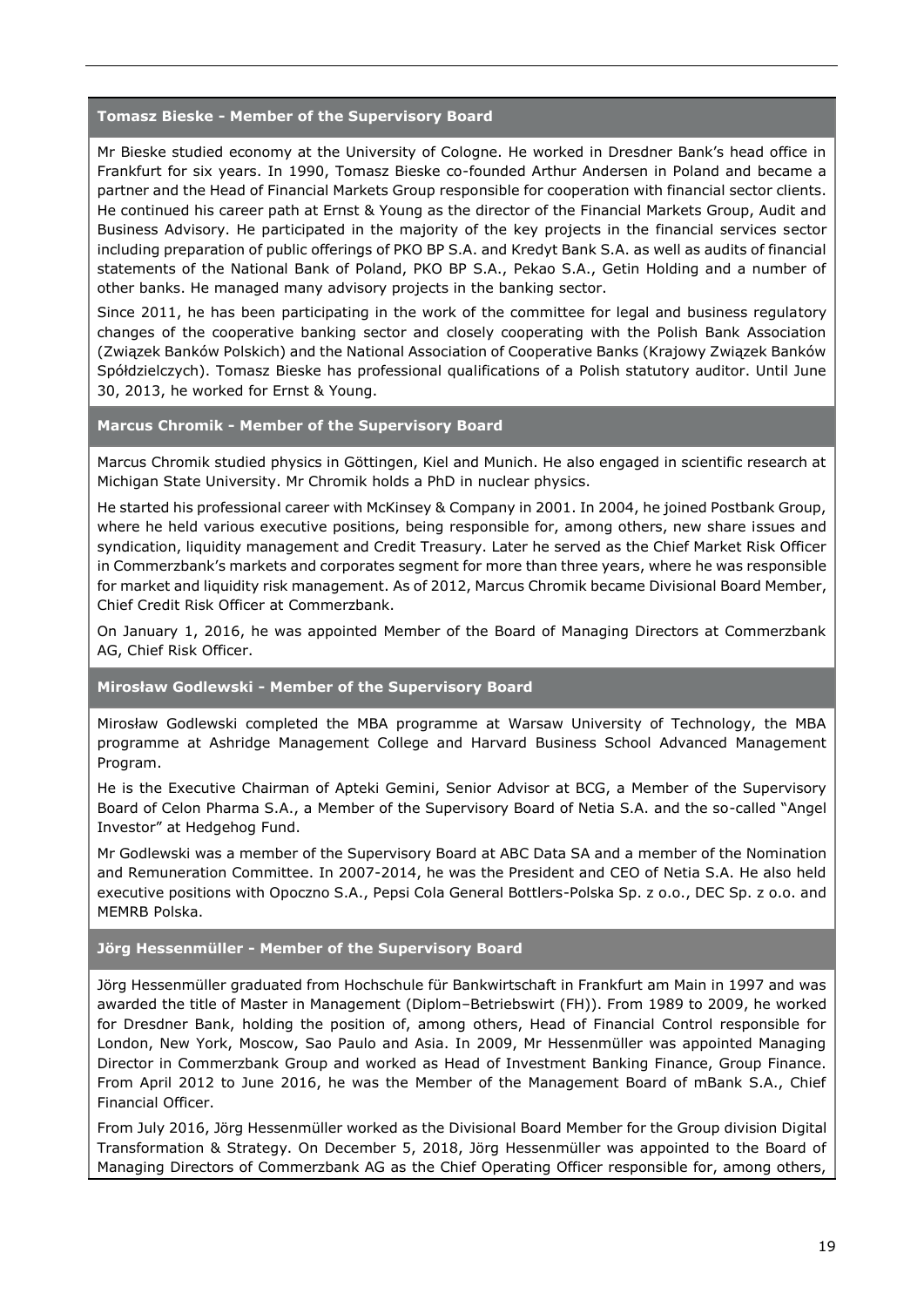Commerzbank Group growth and strategy, digital transformation and IT, organisation, and security, with effect from January 15, 2019.

#### **Gurjinder Singh Johal – Member of the Supervisory Board**

Gurjinder Singh Johal graduated with a degree in Business & Finance from the University of East London (UEL) in 1994. In addition he completed managerial studies at Said Business School.

He started his career at Standard Bank London in 1995 before moving to Commerzbank in 2007. He initially assumed responsibility for the Emerging Markets & Credit Derivatives segment. From 2011 he headed the Global Credit Trading desk.

In 2016-2018 Gurjinder Singh Johal was Divisional Board Member and Head of Group Market Risk Management at Commerzbank. In October 2018, Gurjinder Singh Johal was appointed the Divisional Board Member responsible for Group Treasury of Commerzbank AG.

#### **Michael Mandel – Member of the Supervisory Board**

He is a graduate of Business Administration at the University of Münster. Between 1986 and 2000, he worked for Dresdner Bank AG, where he was responsible for private banking. In the years 2000-2002, he was a consultant in McKinsey & Company consulting company.

Since 2002, he has worked for Commerzbank AG, first as the Head of Business Development for the Private Customer Segment, and then the Group Manager for Private and Business Customers. In 2008, he was appointed CEO of Comdirect Bank AG. Since 2010, he has served as the Divisional Board Member for Private Customers at Commerzbank AG. In May 2016, Michael Mandel was appointed the Member of the Board of Managing Directors at Commerzbank AG responsible for the segment of "Private and Business Customers".

#### **Teresa Mokrysz - Member of the Supervisory Board**

Teresa Mokrysz graduated from the Academy of Economics (now the University of Economics) in Katowice (1978). In 1990, she created the Mokate brand, one of the most recognisable Polish brands in the world. She transformed a small family-run company into an international business. As one of the owners, Teresa Mokrysz runs eight Mokate enterprises headquartered in Poland and in other countries of Central Europe. She built production plants in the Polish towns of Żory and Ustroń from scratch and expanded a production plant near Prague (producing coffee, tea and intermediate products for the food industry). She has successfully launched her products in several dozen countries on all the continents.

In 2000, the International Association of Women Entrepreneurs from Los Angeles awarded her the title of the "Most Entrepreneurial Woman in the World". Moreover, Teresa Mokrysz received a number of prestigious awards in Poland and abroad, including the "Leader of the Decade" title granted by *Gazeta Wyborcza*, and the "Success of the Decade" title granted by the *Businessman Magazine*. She funds scholarships for talented and underprivileged young people and provides financial support to health care institutions, nursing care homes, orphanages and schools.

At the meeting of the Executive and Nomination Committee of the Supervisory Board held on December 12, 2019, Teresa Mokrysz announced that she would not run for another term as a Supervisory Board Member in 2020.

#### **Agnieszka Słomka-Gołębiowska - Member of the Supervisory Board**

Agnieszka Słomka-Gołębiowska holds PhD in economics. She is a graduate of Warsaw School of Economics specializing in finance and banking and completed the MBA programme of the French Institute of Management (IFG). She obtained her PhD degree at Warsaw School of Economics (SGH). Agnieszka Słomka-Gołębiowska works as a lecturer at Warsaw School of Economics and she conducts research into corporate governance. She attended several Executive Education courses, e.g. the IESE-Harvard Business School programme.

From 2006 to 2009, she was the Director in the Industrial Development Agency responsible for corporate governance, and before that, a consultant for private and state-controlled companies at Arthur Andersen. Since 2006, she has been a member of supervisory boards. Agnieszka Słomka-Gołębiowska was a holder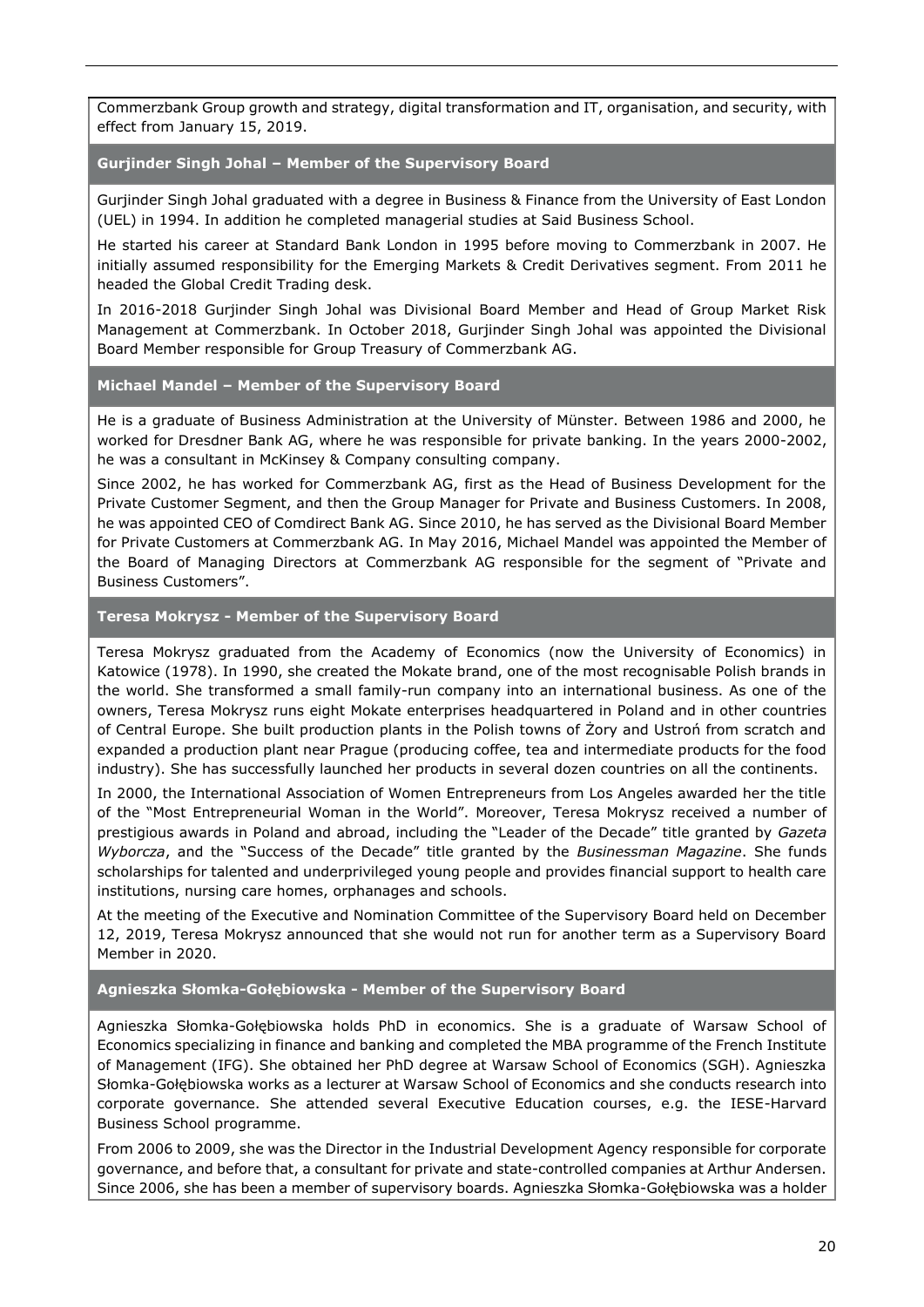of the Alexander von Humboldt Fellowship at the University of Münster and the Polish-American Fulbright Fellowship at the University of California, Berkeley. She was also a visiting scholar at universities in Cambridge (MIT), Tucson (UOA), Münster, Copenhagen (CBS), Birmingham (BBS), Berlin (HSoG), Genoa (UoG - Law School), Vienna (WU) and Florence (UniFi). She is the author of many publications on corporate governance.

As at December 31, 2019, there were three independent Supervisory Board Members: Tomasz Bieske, Mirosław Godlewski and Agnieszka Słomka-Gołębiowska. Maciej Leśny and Teresa Mokrysz did not meet the independence criterion due to the fact that they have been sitting on the Supervisory Board for over twelve years. Marcus Chromik, Stephan Engels, Jörg Hessenmüller, Gurjinder Singh Johal, and Michael Mandel were not independent members due to their relationship with the main shareholder of mBank.

#### <span id="page-20-0"></span>**Powers and procedures of the Supervisory Board**

The responsibilities of the Supervisory Board include, in particular, the following matters:

- **EXECT** Exercising supervision over the implementation and operation of an adequate and effective risk management system and internal control system in the bank,
- **A** Advising and supervising the Management Board in defining internal guidelines for the activity of the bank, especially for the areas subject to risks, including the bank's credit policy, investment policy, guarantee policy, compliance policy, and approving the Management Board's proposals concerning the general organisational structure of the bank;
- **If** Supervising compliance of the bank's risk-taking regulations with the strategy and financial plan of the bank;
- **A** Approving the disclosure policy rules concerning risk management and capital adequacy adopted by the Management Board;
- **A** Approving strategies and procedures for the internal control system, the risk management system, the internal capital assessment process, capital management and capital planning, as proposed by the Management Board;
- **Assessing the adequacy and effectiveness of the risk management system and the internal control** system;
- **Reviewing regular and exhaustive reports presented by the Management Board on all relevant issues** related to the activity of the bank, the risks of its activity, and the methods and effectiveness of risk management;
- **Preparing a concise assessment of the position of the bank to be presented to the Annual General** Meeting and attached to the annual report of the bank for the previous financial year.
- **Approving the bank's annual financial plans, multi-year growth plans, as well as the strategy of the** bank and the rules of prudent and stable management of the bank;
- **Reviewing any motions and matters which are subject to resolutions of the General Meeting, including** draft resolutions of the General Meeting; the Supervisory Board prepares justifications for draft resolutions to be presented to the General Meeting for approval;
- **I** Issuing and approving rules provided for in the By-laws of mBank;
- **Appointing and dismissing the President of the Management Board, the Vice-Presidents of the** Management Board and other Members of the Management Board subject to the procedures laid down in the Banking Law Act and other generally applicable laws;
- Defining the terms of contracts and remuneration of the Management Board;
- **Authorizing the Chairperson of the Supervisory Board to represent mBank in agreements with the** Management Board Members, including the conclusion of management contracts with Management Board Members;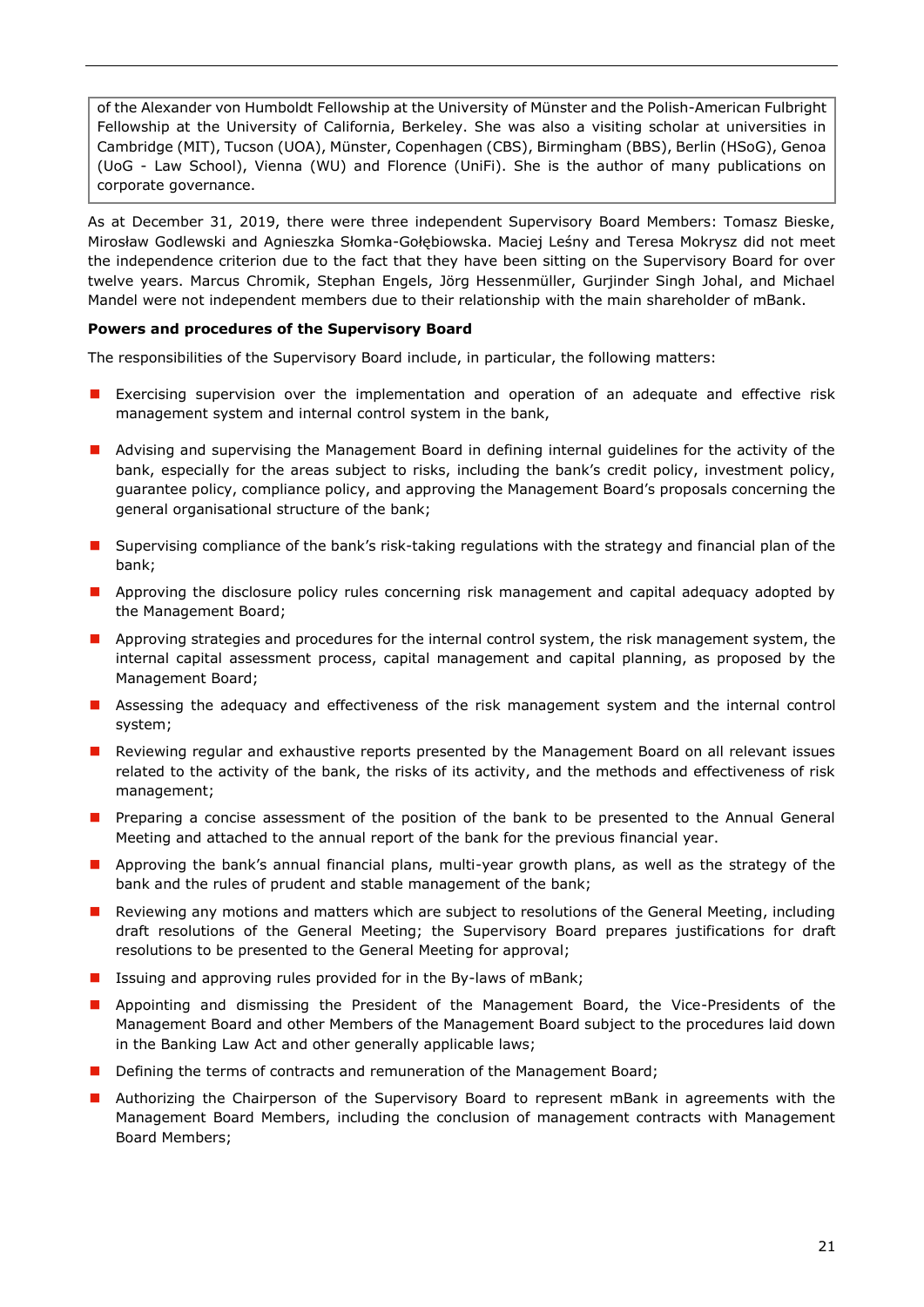- **Receiving, in advance, information on creating, acquiring, closing and managing branches, permanent** representations and parts of the enterprise, and initiating and terminating undertakings and fields of operations;
- **Approving conclusion or amendment of any significant contract or agreement with the Members of the** Management Board or the Supervisory Board;
- **Approving conclusion, amendment or termination of any significant affiliation or co-operation** agreements;
- Receiving information on the expected deviations from the annual budget;
- **Analysing reports of the Internal Audit Department Director received at least once per year;**
- **In** Issuing guidelines for the Management Board Members regarding the level and structure of remuneration for the senior management;
- **Approving the policy of variable remuneration components of persons holding managerial positions in** mBank;
- **Approving the operational risk management strategy developed by the Management Board, assessing** implementation of the strategy and, if necessary, commissioning its review;
- **E** Granting the Members of the Management Board of the bank consent to sitting on management or supervisory boards of companies outside mBank Group;
- **E** Granting consent to appointment and dismissal of the directors of the Internal Audit Department and the Compliance Department and approval of their remuneration;
- **Approving the organisational rules of the Internal Audit Department and the Compliance Department;** and
- Presenting a report on the assessment of the functioning of the bank's remuneration policy to the Annual General Meeting to allow the Annual General Meeting to assess this policy.

Meetings of the Supervisory Board are convened by the Chairperson of the Supervisory Board on his or her own initiative, or on request of the Management Board, or on request of a Supervisory Board Member, no less frequently than three times a year. All Management Board Members participate in the meetings of the Supervisory Board except for those agenda items which directly concern the Management Board or its Members.

Resolutions of the Supervisory Board are adopted by a simple majority of votes. In the case of an equal number of votes, the Chairperson of the Supervisory Board has the casting vote.

No resolution should be passed without the consent of the majority of the Independent Members of the Supervisory Board on the following matters:

- **n** any benefits provided by the bank or any entities associated with the bank to the Members of the Management Board;
- **D** consent for the bank to enter into a significant agreement with an entity associated with the bank, a Member of the Supervisory Board or the Management Board, and entities associated with them.

There are four Supervisory Board Committees: the Executive and Nomination Committee, the Risk Committee, the Audit Committee, and the Remuneration Committee. In addition, the Supervisory Board has set up a Working Group for IT, which holds regular meetings.

Members of the Committees as at the end of 2019 are presented below.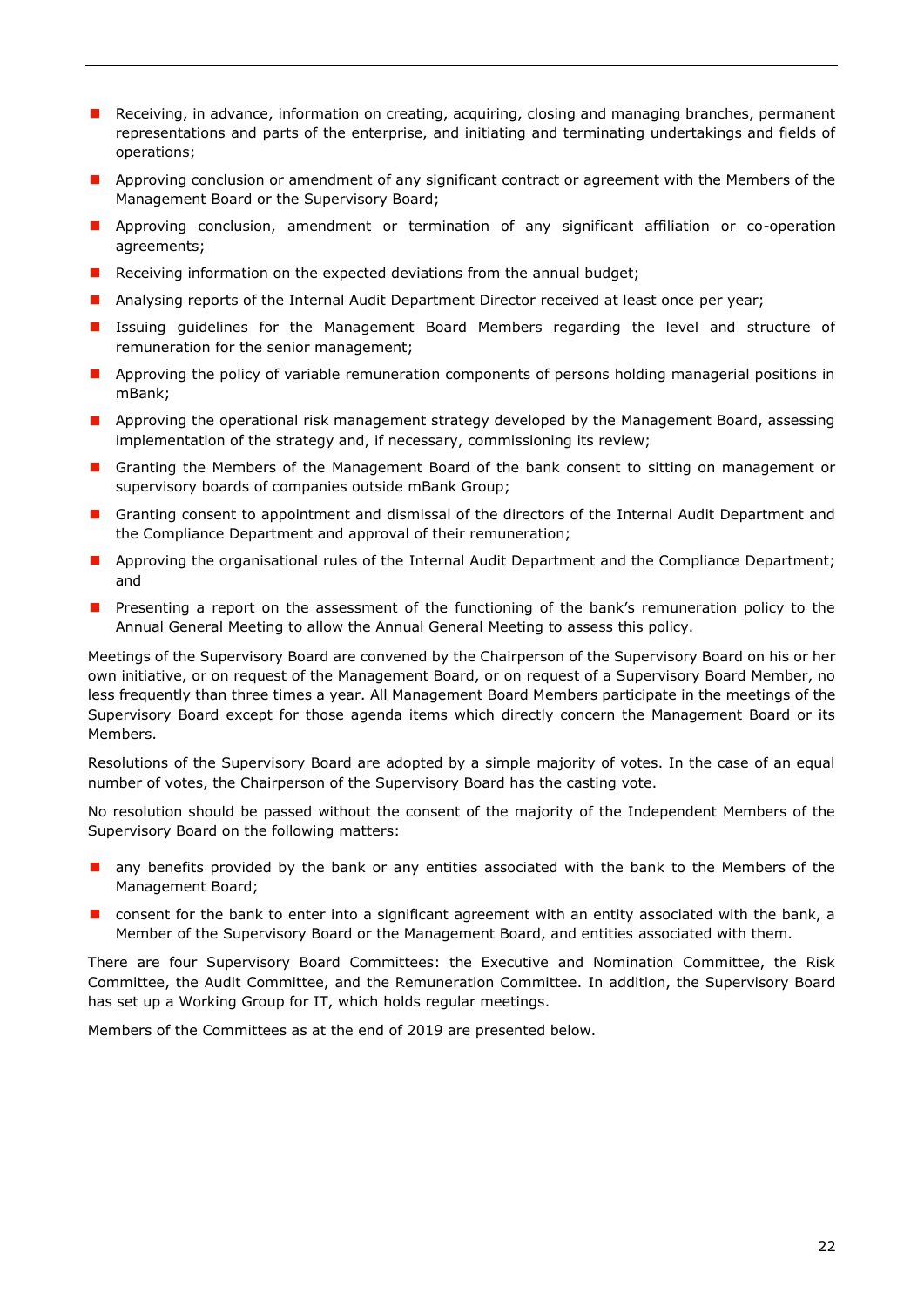| <b>Executive and Nomination</b><br><b>Committee</b> | <b>Risk Committee</b>                     | <b>Audit Committee</b> | <b>Remuneration</b><br><b>Committee</b> |
|-----------------------------------------------------|-------------------------------------------|------------------------|-----------------------------------------|
| Jörg Hessenmüller -                                 | Marcus Chromik -                          | Tomasz Bieske -        | Stephan Engels -                        |
| Chairman                                            | Chairman                                  | Chairman               | Chairman <sup>1</sup>                   |
| Stephan Engels -                                    | Mirosław Godlewski -                      | Jörg Hessenmüller -    | Tomasz Bieske -                         |
| Member <sup>1</sup>                                 | Member                                    | Member                 | Member                                  |
| Maciej Leśny - Member                               | Gurjinder Singh Johal -                   | Agnieszka Słomka-      | Maciej Leśny -                          |
| Teresa Mokrysz - Member                             | Member                                    | Gołębiowska - Member   | Member                                  |
|                                                     | Agnieszka Słomka-<br>Gołębiowska - Member |                        |                                         |

*<sup>1</sup>Stephan Engels resigned as at December 31, 2019.* 

#### **Executive and Nomination Committee**

The tasks of the Executive and Nomination Committee involve, in particular, exercising regular supervision over the bank's activity in the periods between meetings of the Supervisory Board. The Executive Committee authorises the Management Board to acquire, encumber or dispose of real estate, perpetual usufruct rights or interests in real estate, shares in companies and partnerships, and other fixed assets if the value of a transaction exceeds 1% of the bank's own funds. Such authorisation is not required if the aforesaid acquisition took place as part of enforcement or bankruptcy proceedings, including bankruptcy proceeding with the possibility to make an arrangement or other settlement with the bank's debtor or in the case of disposal of assets so acquired. The Committee is also responsible for initial recruitment for the positions of Management Board and Supervisory Board Members of the mBank.

In addition, the Executive and Nomination Committee defines the scope of duties for candidates for the Management Board and the Supervisory Board of the bank and requirements which such persons have to meet to perform their functions. Moreover, the Committee defines the target gender representation ratio for the Management Board and the Supervisory Board of the bank and develops a diversity policy to facilitate the achievement of the target ratio. The Committee performs periodic assessments of the structure, size, composition, and operational effectiveness of the Management Board at least once a year and recommends changes in this respect to the Supervisory Board.

#### **Audit Committee**

The Audit Committee issues opinions concerning the selection of a statutory auditor by the General Meeting, recommends the Supervisory Board to approve or reject financial statements, develops the policy and procedures for the selection of an external auditor and provision of other permitted services by the auditor, monitors the financial reporting process as well as the effectiveness of internal control systems, risk management systems and internal audit, and recommends the Supervisory Board to grant or refuse consent to appointment/dismissal of the head of the Internal Audit Department and the head of the Compliance Department. Moreover, the Audit Committee presents the Supervisory Board with the opinion on the annual assessment of adequacy and effectiveness of the control function, the Compliance Department and the Internal Audit Department, recommends the Supervisory Board to approve or reject the principles of mBank's information policy concerning capital adequacy and recommends the Supervisory Board to approve or reject mBank's compliance policy and annual report on compliance risk management in the bank.

Pursuant to the Rules of the Supervisory Board, the Audit Committee is composed of at least three members, whereas at least one of the Audit Committee members has to possess knowledge and skills in the scope of accounting or financial statements audit. The Rules of the Audit Committee of the Supervisory Board stipulate that the majority of the Audit Committee members, including its Chairperson, have to be independent.

As at the end of 2019 the Audit Committee was composed of three members. The members who have knowledge and skills in the scope of accounting and financial statements audit include: Tomasz Bieske – the Committee Chairman and Jörg Hessenmüller – the Committee Member.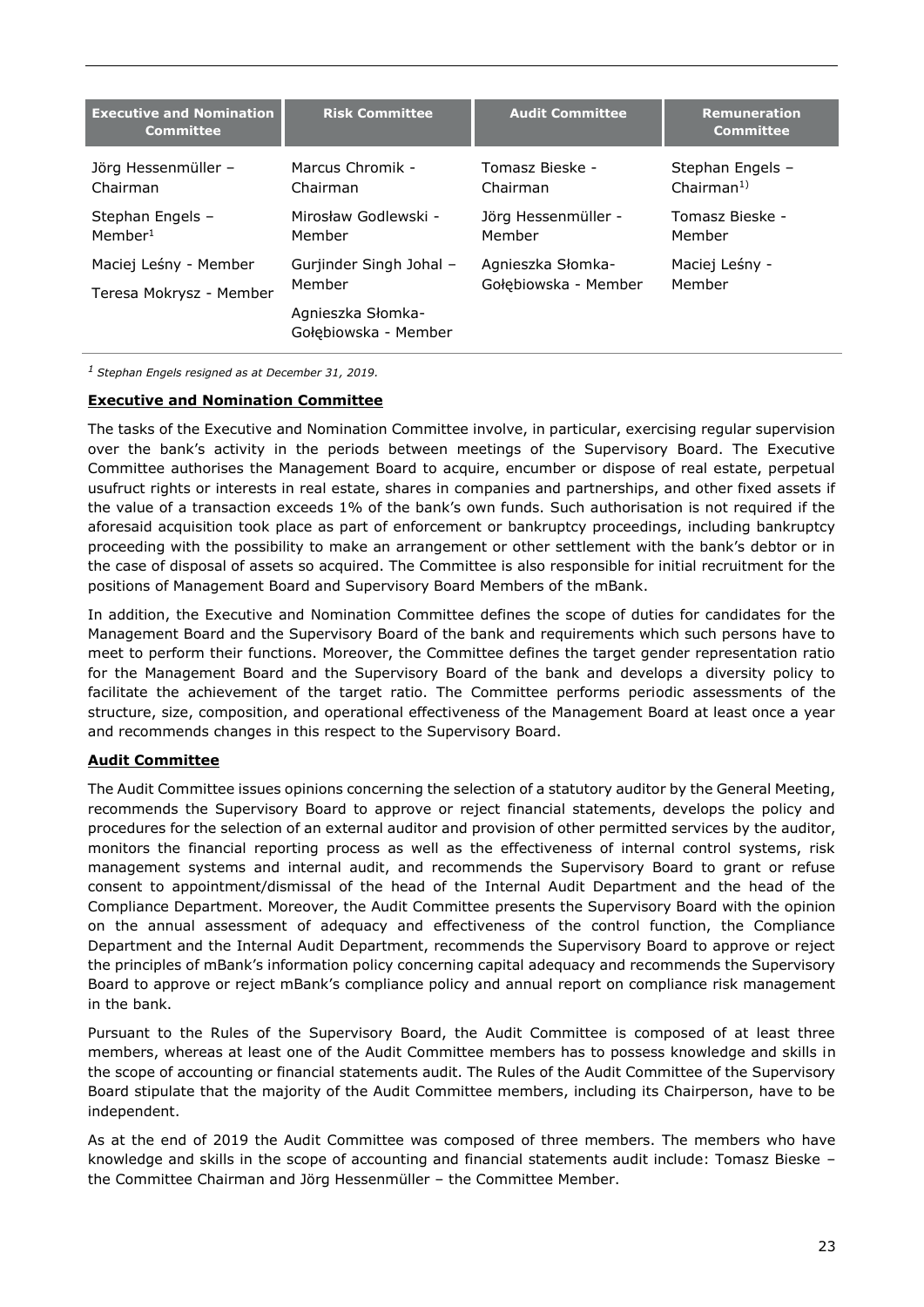Tomasz Bieske and Agnieszka Słomka-Gołębiowska meet the independence criteria. The independence criteria are specified in Article 129 of the Act of May 11, 2017 on Statutory Auditors, Audit Firms and Public Oversight.

All the members of the Audit Committee have vast knowledge in the sphere of banking:

- **T** Tomasz Bieske a certified auditor for financial statements audit, a long-term employee of Arthur Andersen Polska and Ernst & Young Polska;
- Jörg Hessenmüller a long-term member of mBank's Management Board, Chief Financial Officer (CFO), member of the Board of Managing Directors of Commerzbank AG;
- **Agnieszka Słomka-Gołębiowska PhD in economics, a graduate of Warsaw School of Economics** specialising in finance and banking and the MBA programme of the French Institute of Management (IFG). She is the author of many publications on corporate governance.

The Audit Committee recommends a statutory auditor to audit the financial statements of mBank S.A. and the consolidated financial statements of mBank S.A. Group to the Supervisory Board. The statutory auditor is elected by the AGM based on a recommendation submitted by the Supervisory Board. The recommendation is prepared in accordance with an election procedure which takes into account the applicable laws. The procedure for selecting an audit firm to audit mBank's financial statements approved by the Audit Committee in 2018 meets the requirements of Article 16 (2) of Regulation (EU) No 537/2014 of the European Parliament and of the Council of 16 April 2014 on specific requirements regarding statutory audit of financial statements of public-interest entities.

The policy for selecting an audit firm in mBank S.A. approved by the Audit Committee meets the requirements of the Act of May 11, 2017 on Statutory Auditors, Audit Firms and Public Oversight and Regulation No. 537/2014 of the European Parliament and of the Council of 16 April 2014 (Regulation No. 537/2014). The policy incorporates the principle regarding the rotation of statutory auditors. The duration of total uninterrupted statutory audit engagements referred to in Article 17 (1) paragraph 2 of Regulation (EU) No. 537/2014 carried out by the same audit firm or an audit firm related to this audit firm, or any member of the network operating within the European Union to which these audit firms belong, must not exceed five years. The key statutory auditor may carry out a statutory audit again in the bank after at least three years of the completion of the last statutory audit. In the case of a statutory audit, the first agreement on statutory audit is concluded with an audit firm for the period not shorter than two years with an option to extend it for another two-year period.

The policy on the performance of permitted non-audit services in mBank S.A. by the audit firm carrying out the audit, by entities related to the audit firm and by a member of an audit firm network approved by the Audit Committee meets the requirements of the Act on Statutory Auditors, Audit Firms and Public Oversight and Regulation No. 537/2014.

Pursuant to the policy on the performance of permitted non-audit services in mBank S.A. by the audit firm carrying out the audit, by entities related to the audit firm and by a member of an audit firm network, a statutory auditor or an audit firm carrying out the statutory audit, or any member of the network to which the statutory auditor or the audit firm belongs, do not directly or indirectly provide to the audited entity, to its parent undertaking or to its controlled undertakings within the Union:

- **n** any prohibited non-audit services in the period between the beginning of the period audited and the issuing of the audit report;
- **a** any services that consist in designing and implementing internal control or risk management procedures related to the preparation and/or control of financial information or designing and implementing financial information technology systems.

Under Article 136 of the Act on Statutory Auditors, prohibited services do not include the following:

- 1. services that consist in:
	- a. conducting due diligence procedures with regard to economic and financial condition,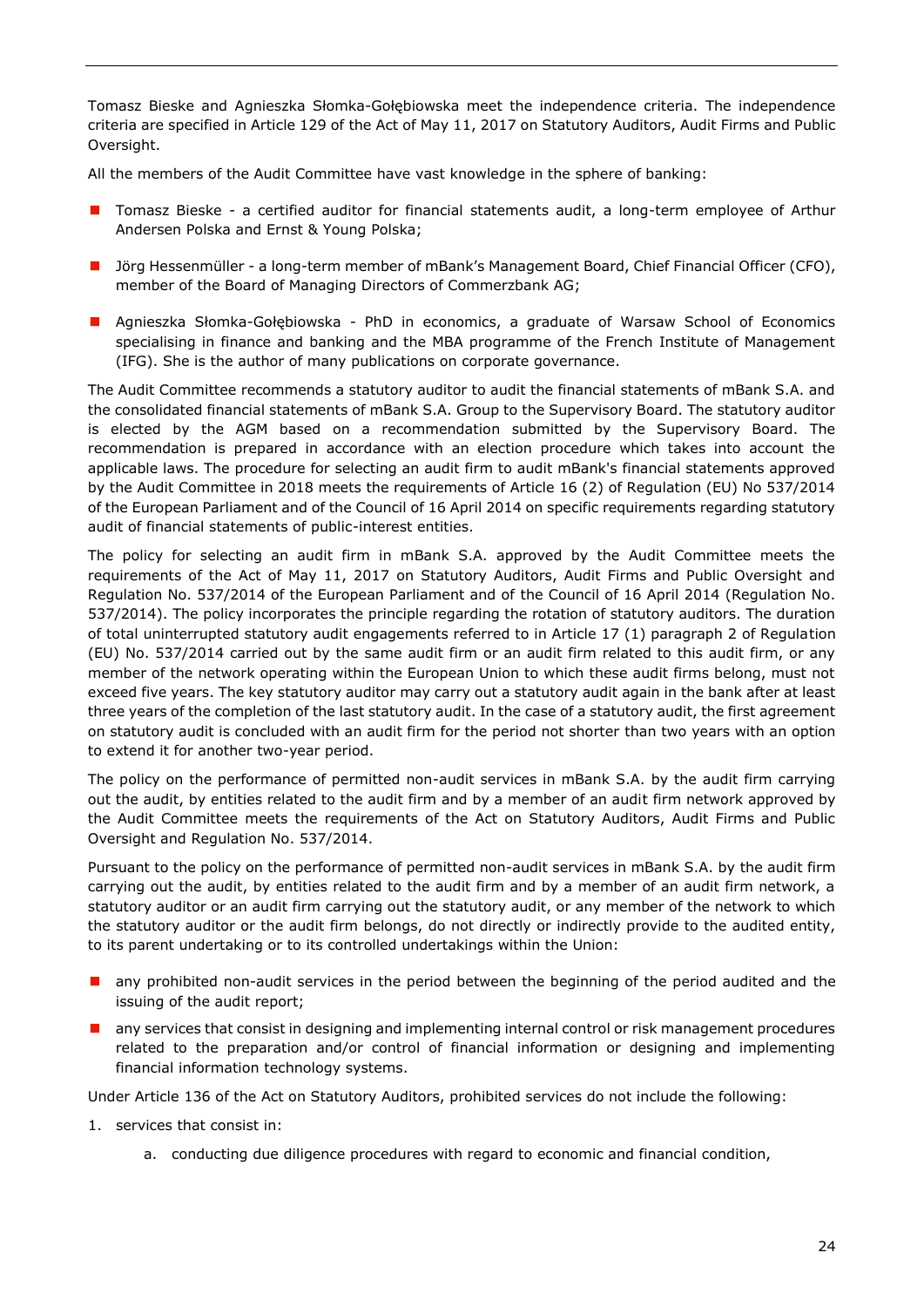- b. issuing comfort letters in connection with prospectuses issued by the audited entity, in accordance with the national standard of related services and by means of agreed procedures,
- 2. assurance services with regard to pro forma financial information, forecasts of results or estimated results, published in the prospectus issued by the audited entity,
- 3. examination of historical financial information of the prospectus,
- 4. verification of consolidation packages,
- 5. confirmation of fulfilment of conditions of the concluded loan contracts on the basis of analysis of financial information coming from financial statements audited by a given audit firm,
- 6. assurance services in reporting concerning corporate governance, risk management and corporate social responsibility,
- 7. services consisting in the assessment of compliance of information revealed by financial institutions and investment companies with the requirements for disclosing information concerning capital adequacy and variable remuneration components,
- 8. certification concerning financial statements or other financial information for supervision bodies, the supervisory board or another supervisory authority of the company, or owners, exceeding the scope of the statutory audit, to help these authorities to perform their statutory duties.

Provision of the said services is possible only in the scope not related to the tax policy of the bank, after the Audit Committee evaluates hazards and safeguards for the independence.

The audit firm auditing the financial statements of mBank and mBank Group provided the permitted nonaudit services to mBank. Therefore, the Audit Committee each time assessed the independence of the audit firm and granted its consent to the provision of the services.

The Audit Committee held 4 meetings in 2019.

#### **Risk Committee**

The Risk Committee has, among others, the following tasks: exercising permanent supervision over credit risk, market risk, liquidity risk and non-financial risks, including operational risk. Moreover, the Risk Committee issues recommendations for approval or rejection of exposures posing single entity risk, in accordance with the parameters defined by the Supervisory Board. The Committee discusses matters related to corporate, financial markets, and retail portfolio risk. In addition, the Committee discusses nonfinancial risks, such as cyber risk, reputational risk, and legal issues.

Moreover, the Risk Committee provides the Supervisory Board with recommendations for approval or rejection of transactions, provided for in the Banking Law, concluded between the bank and Members of the bank's authorities, and recommendations for approval or rejection of the bank's disclosure policy regarding risk management. The Risk Committee is also responsible for recommending the Supervisory Board to approve or reject strategies and policies created by the Management Board, issuing opinions on the bank's current and future readiness to take risk and issuing opinions on the strategy of risk management in the bank's operating activity prepared by the bank's Management Board and information on the strategy implementation submitted by the Management Board.

## **Remuneration Committee**

The tasks of the Remuneration Committee include among others: reviewing issues related to the remuneration principles and amounts of remuneration paid to the Members of the Management Board, setting the remuneration levels, presenting opinions concerning approval for Members of the Management Board of mBank to engage in competing activity, issuing recommendations to the Supervisory Board regarding the general guidelines for the Management Board on the level and structure of remuneration for the bank's senior management and the policy on variable components of remuneration paid to persons holding managerial positions at the bank. In addition, the Committee monitors the level and structure of senior management remuneration, issues opinions and monitors the remuneration policy adopted by mBank and assists the bank's bodies in matters regarding development and implementation of this policy.

All standing committees of the Supervisory Board make reports on their activity in the past reporting year available to the shareholders. The aforesaid reports are appended to the set of materials for the Annual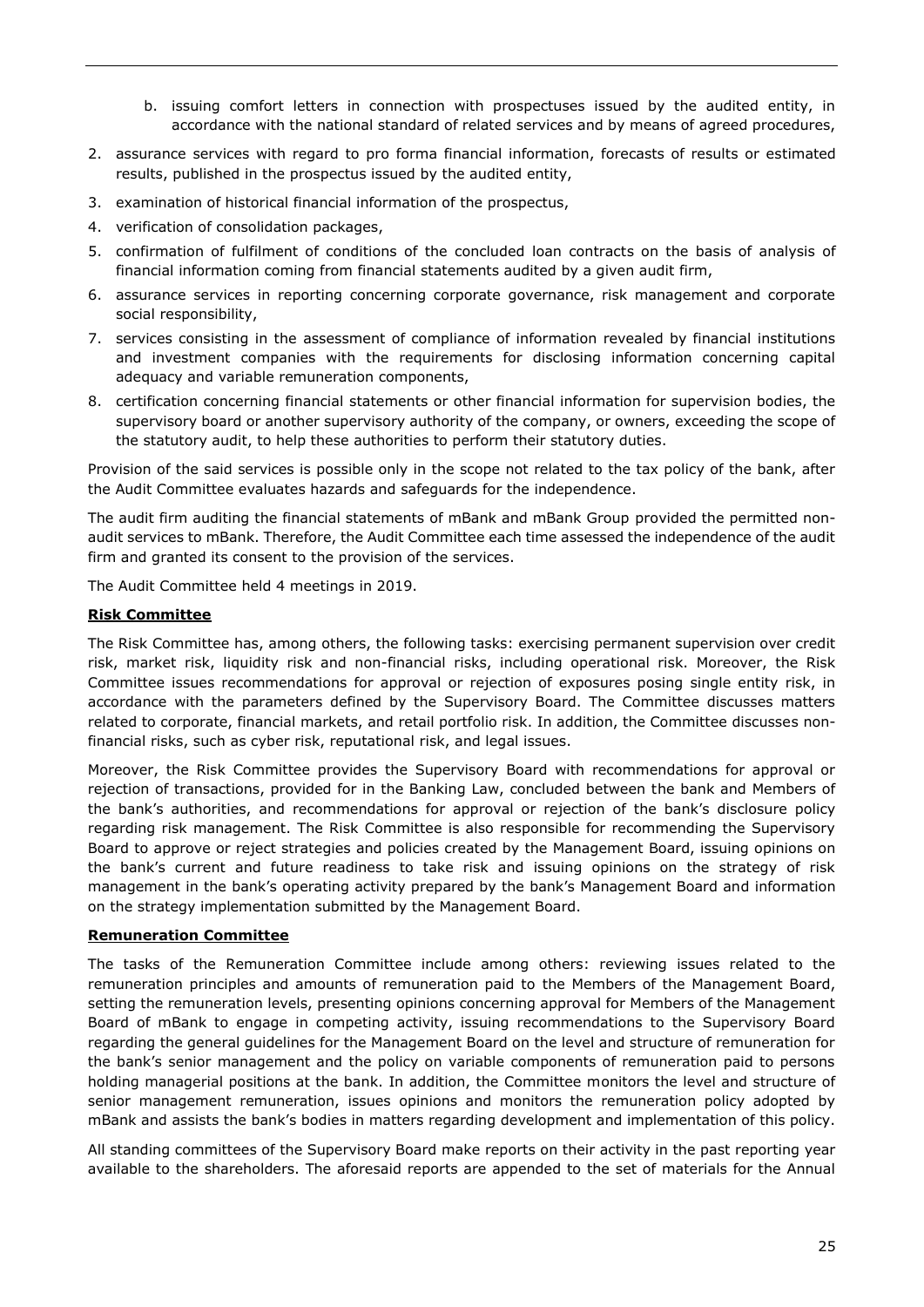General Meeting and can be found on mBank's website at [https://www.mbank.pl/en/investor](https://www.mbank.pl/en/investor-relations/general-meeting/)[relations/general-meeting/](https://www.mbank.pl/en/investor-relations/general-meeting/) .

The amount of monthly remuneration of the Members of the Supervisory Board was set in Resolution No. 50 regarding the remuneration rules for the Members of the Supervisory Board of mBank S.A. adopted by the 30th Annual General Meeting of mBank S.A. held on March 30, 2017. The Chairperson of the Supervisory Board earns PLN 17,000 monthly, the Deputy Chairperson - PLN 14,500 monthly, while Members of the Supervisory Board earn PLN 12,000 monthly each.

Additional monthly remuneration is granted for the participation in standing committees of the Supervisory Board: 50% of monthly remuneration of a Supervisory Board Member for the first committee and 25% for participating in another committee. No additional remuneration is paid to a Member of the Supervisory Board who sits on three or more Standing Committees of the Supervisory Board. However, a Supervisory Board Member performing the function of the Chairperson of the Audit Committee of the Supervisory Board of the bank is entitled to additional remuneration equal to 80% of the sum of remuneration he or she is paid.

**Remuneration paid in 2019 (in PLN) Remuneration paid in 2018 (in PLN)** 1. Maciej Leśny 366,133 366,133 367,235 2. Stephan Engels 3. Tomasz Bieske 429,185 429,025 4. Marcus Chromik 5. Mirosław Godlewski 216,540 216,000 6. Joerg Hessenmueller - 216,000 7. Gurjinder Singh Johal 216,000 54,000 8. Michael Mandel - - 9. Teresa Mokrysz 220,385 220,225 10. Agnieszka Słomka-Gołębiowska 258,285 257,435 Andre Carls<sup>1</sup> 216,000 288,000 288,000 Janusz Fiszer**<sup>2</sup>** 144,000 216,000 Thorsten Kanzler**<sup>3</sup>** - 162,000 **In total** 2,066,528 2,425,920

The remuneration of the Supervisory Board for 2018-2019 is presented in the table below.

**<sup>1</sup>** *Andre Carls Thorsten Kanzler resigned from his function on September 23, 2019*

**<sup>2</sup>** *On September 2, 2019 the Management Board of Bank became aware that Dr Janusz Fiszer died on September 2, 2019.*

**<sup>3</sup>** *Thorsten Kanzler resigned from his function on September 23, 2018*

#### **Activity of the Supervisory Board in 2019**

The Supervisory Board held six meetings and adopted 72 resolutions in 2019. The resolutions covered all areas of the bank's operation and were consistent with the scope of supervisory functions specified in generally applicable laws, the Banking Law, PFSA recommendations, corporate governance principles, and mBank's By-laws and the Rules of the Supervisory Board.

At its meetings in 2019, the Supervisory Board discussed and assessed the current results of mBank Group and individual business lines taking into account the financial plan. The Supervisory Board also discussed and accepted other detailed reports required by the law concerning different areas of the bank's activity, including, i.a., regular risk, compliance, audit, bancassurance and IT security reports. At its meeting on December 12, 2019, the Supervisory Board approved the "mBank Group Strategy for 2020-2023 – Growth fuelled by our clients".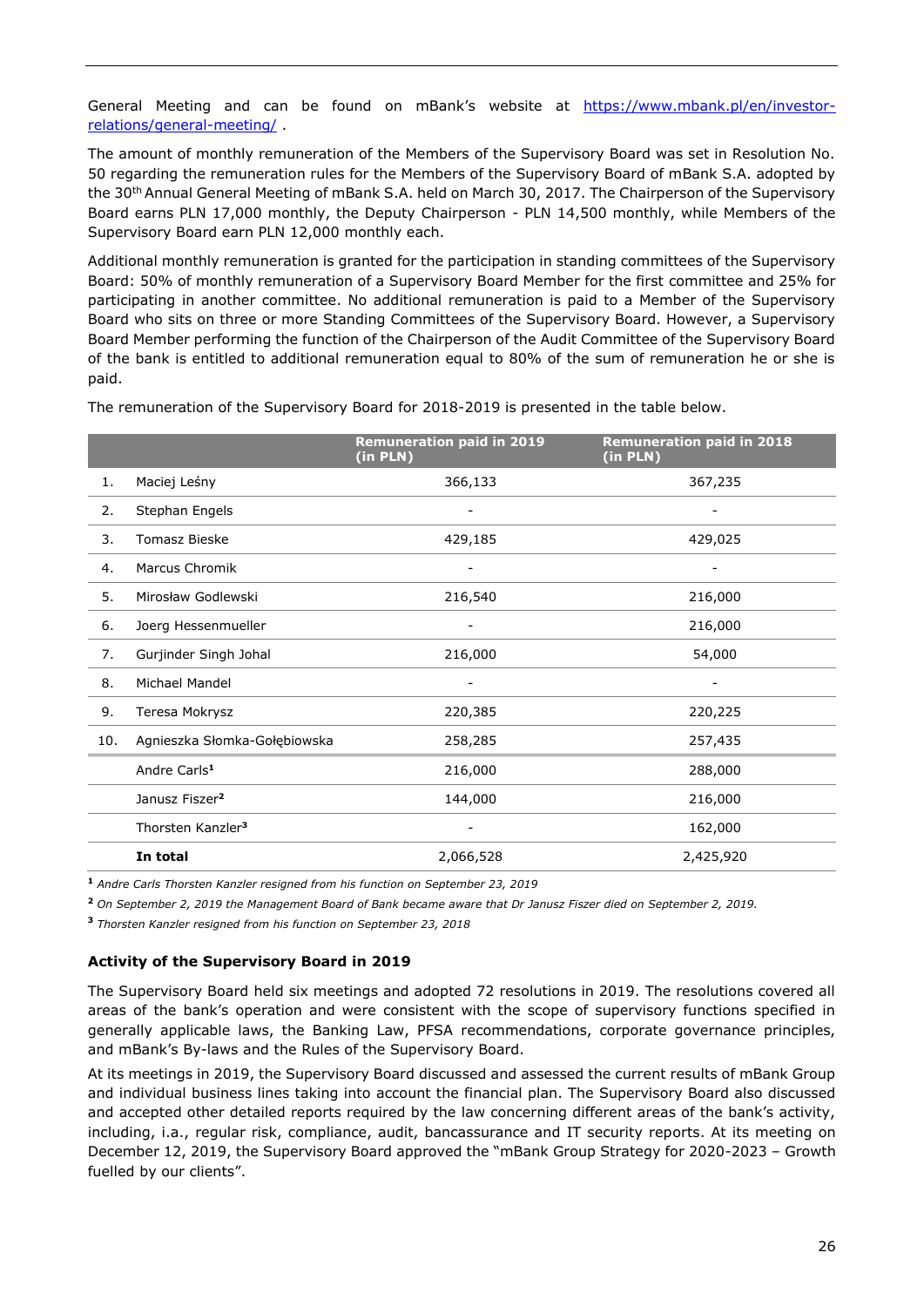During their regular meetings in 2019, the Supervisory Board Committees discussed in detail the key issues concerning individual areas of the bank's activity, which, pursuant to the applicable regulations, must be approved by the Supervisory Board.

Attendance of the Supervisory Board Members at Supervisory Board meetings in 2019 is presented in the table below.

|                                                                  | Attendance <sup>1</sup> |
|------------------------------------------------------------------|-------------------------|
| <b>Tomasz Bieske</b>                                             | 6/6                     |
| Andre Carls (Supervisory Board Member until September 30, 2019)  | 4/4                     |
| <b>Marcus Chromik</b>                                            | 4/6                     |
| Jörg Hessenmüller                                                | 5/6                     |
| Stephan Engels                                                   | 5/6                     |
| Mirosław Godlewski                                               | 5/6                     |
| Janusz Fiszer (Supervisory Board Member until September 2, 2019) | 4/4                     |
| Gurjinder Singh Johal                                            | 3/6                     |
| Maciej Leśny                                                     | 6/6                     |
| Michael Mandel                                                   | 1/6                     |
| Teresa Mokrysz                                                   | 6/6                     |
| Agnieszka Słomka-Gołębiowska                                     | 6/6                     |

*<sup>1</sup> Attendance at meetings/number of meetings during the term of office*

#### **1.8. mBank's Diversity Policy**

<span id="page-26-0"></span>The basic elements of the diversity policy have been incorporated in our HR policy for several years. We are guided by the principle that diversity creates value added for the organisation. Elements of the diversity policy are present in various regulations, procedures and processes.

Diversity arising from experience, knowledge, education, interests and a number of other things fosters creativity, innovation and effectiveness, and thus contributes to the company's competitive advantage, service quality and economic results.

mBank treats people equally regardless of their sex, age, material status, family background, physical abilities, nationality, country of origin, sexual orientation, and political and religious beliefs, that is all the factors that may give rise to direct or indirect discrimination. We offer a workplace that helps the management make use of and develop their unique features, skills and interests, for example, through participation in training activities and clubs that bring together people with similar interests. Diversity management contributes to creating an organisational culture based on openness and tolerance where everyone feels appreciated and respected, and is offered career development opportunities.

Pursuant to the gender equality policy, we try to ensure that both men and women take part in external and internal recruitment and in the succession planning regarding the key functions at the bank, taking into account the principles of equal treatment in hiring new employees. Our recruitment process involves a selection method that ensures objective assessment of candidates' skills. Each employee of the bank can be promoted to a managerial position if they have a relevant professional track record. Evaluation of job positions is based on objective criteria, which prevents discrimination.

The Management Board and the Supervisory Board apply the "Policy for the assessment of qualifications (suitability) of members of the supervisory body, management body and key function holders in mBank S.A.". The policy aims at introducing principles which must be fulfilled so that key functions in the bank are held by individuals who have relevant qualifications, knowledge, skills, professional experience, predispositions and reputation that are suitable for the function. The Suitability Policy includes a separate chapter dedicated to the diversity policy.